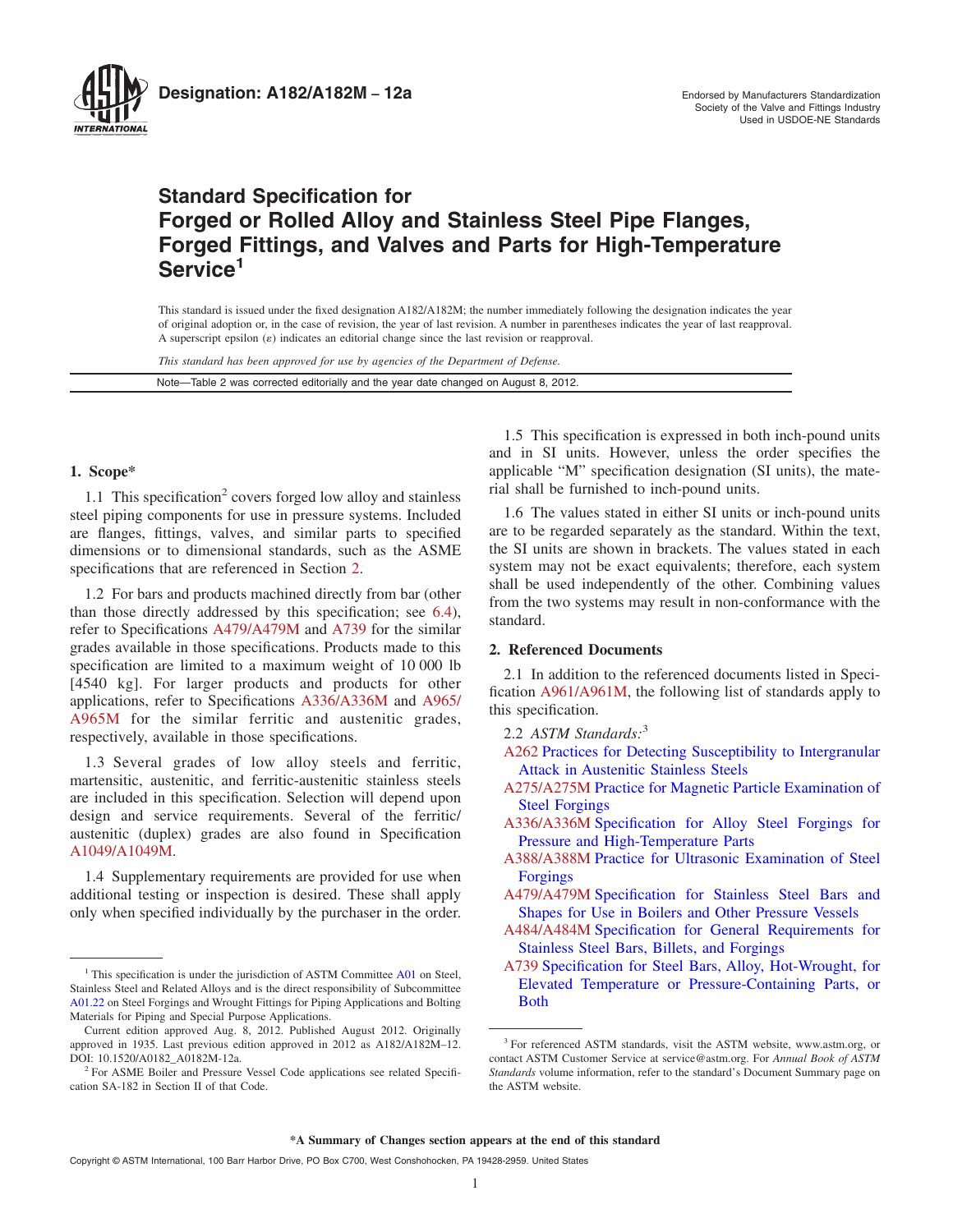- <span id="page-1-0"></span>[A763](#page-14-0) [Practices for Detecting Susceptibility to Intergranular](http://dx.doi.org/10.1520/A0763) [Attack in Ferritic Stainless Steels](http://dx.doi.org/10.1520/A0763)
- A788/A788M [Specification for Steel Forgings, General Re](http://dx.doi.org/10.1520/A0788_A0788M)[quirements](http://dx.doi.org/10.1520/A0788_A0788M)
- [A961/A961M](#page-0-0) [Specification for Common Requirements for](http://dx.doi.org/10.1520/A0961_A0961M) [Steel Flanges, Forged Fittings, Valves, and Parts for](http://dx.doi.org/10.1520/A0961_A0961M) [Piping Applications](http://dx.doi.org/10.1520/A0961_A0961M)
- [A965/A965M](#page-0-0) [Specification for Steel Forgings, Austenitic,](http://dx.doi.org/10.1520/A0965_A0965M) [for Pressure and High Temperature Parts](http://dx.doi.org/10.1520/A0965_A0965M)
- [A1049/A1049M](#page-0-0) [Specification for Stainless Steel Forgings,](http://dx.doi.org/10.1520/A1049_A1049M) [Ferritic/Austenitic \(Duplex\), for Pressure Vessels and](http://dx.doi.org/10.1520/A1049_A1049M) [Related Components](http://dx.doi.org/10.1520/A1049_A1049M)
- [E92](#page-9-0) [Test Method for Vickers Hardness of Metallic Materials](http://dx.doi.org/10.1520/E0092) (Withdrawn  $2010<sup>4</sup>$
- [E112](#page-9-0) [Test Methods for Determining Average Grain Size](http://dx.doi.org/10.1520/E0112)
- [E165](#page-9-0) [Practice for Liquid Penetrant Examination for General](http://dx.doi.org/10.1520/E0165) **[Industry](http://dx.doi.org/10.1520/E0165)**

[E340](#page-14-0) [Test Method for Macroetching Metals and Alloys](http://dx.doi.org/10.1520/E0340)

2.3 *ASME Boiler and Pressure Vessel Codes:*<sup>5</sup>

[Section IX](#page-11-0) Welding and Brazing Qualifications

- 2.4 *AWS Specifications*<sup>6</sup>
- [A5.4/A5.4M](#page-11-0) Specification for Stainless Steel Electrodes for Shielded Metal Arc Welding
- [A5.5/A5.5M](#page-11-0) Specification for Low-Alloy Steel Electrodes for Shielded Metal Arc Welding
- [A5.9/A5.9M](#page-11-0) Specification for Bare Stainless Steel Welding Electrodes and Rods
- [A5.11/A5.11M](#page-11-0) Specification for Nickel and Nickel-Alloy Welding Electrodes for Shielded Metal Arc Welding
- [A5.14/A5.14M](#page-11-0) Specification for Nickel and Nickel-Alloy Bare Welding Electrodes and Rods
- [A5.23/A5.23M](#page-13-0) Specification for Low-Alloy Steel Electrodes and Fluxes for Submerged Arc Welding
- [A5.28/A5.28M](#page-13-0) Specification for Low-Alloy Steel Electrodes for Gas Shielded Arc Welding
- [A5.29/A5.29M](#page-13-0) Low-Alloy Steel Electrodes for Flux Cored Arc Welding

### **3. Terminology**

3.1 *Definitions—*For definitions of terms used in this specification, refer to Specification A961/A961M.

3.2 *Definitions of Terms Specific to This Standard:*

3.2.1 *hardened condition, n—*for F23, the metallurgical condition achieved after normalizing and cooling to room temperature but prior to tempering.

# **4. Ordering Information**

4.1 It is the purchaser's responsibility to specify in the purchase order information necessary to purchase the needed material. In addition to the ordering information guidelines in Specification A961/A961M, orders should include the following information:

4.1.1 Additional requirements (see [7.2.1,](#page-3-0) Table 2 footnotes, [9.3,](#page-4-0) and [19.2\)](#page-14-0), and

4.1.2 Requirement, if any, that manufacturer shall submit drawings for approval showing the shape of the rough forging before machining and the exact location of test specimen material (see [9.3.1\)](#page-4-0).

# **5. General Requirements**

5.1 Product furnished to this specification shall conform to the requirements of Specification A961/A961M, including any supplementary requirements that are indicated in the purchase order. Failure to comply with the general requirements of Specification A961/A961M constitutes nonconformance with this specification. In case of conflict between the requirements of this specification and Specification [A961/A961M,](#page-4-0) this specification shall prevail.

## **6. Manufacture**

6.1 The low-alloy ferritic steels shall be made by the open-hearth, electric-furnace, or basic-oxygen process with the option of separate degassing and refining processes in each case.

6.2 The stainless steels shall be melted by one of the following processes: *(a)* electric-furnace (with the option of separate degassing and refining processes); *(b)* vacuumfurnace; or *(c)* one of the former followed by vacuum or electroslag-consumable remelting. Grade F XM-27Cb may be produced by electron-beam melting.

6.3 A sufficient discard shall be made to secure freedom from injurious piping and undue segregation.

6.4 The material shall be forged as close as practicable to the specified shape and size.

6.4.1 Flanges of any type, elbows, return bends, tees, and header tees shall not be machined directly from bar stock.

6.4.2 Cylindrically-shaped parts may be machined from forged or rolled solution-annealed austenitic stainless steel bar without additional hot working.

6.4.3 Cylindrically-shaped low alloy, martensitic stainless, and ferritic stainless steel parts, NPS-4 [DN 100] and under, may be machined from forged or rolled bar, without additional hot working.

6.5 Except as provided for in 6.4, the finished product shall be a forging as defined in the Terminology section of Specification A788/A788M.

## **7. Heat Treatment**<sup>7</sup>

7.1 After hot working, forgings shall be cooled to a temperature below 1000 °F [538 °C] prior to heat treating in accordance with the requirements of [Table 1.](#page-2-0)

<sup>&</sup>lt;sup>4</sup> The last approved version of this historical standard is referenced on www.astm.org.

<sup>5</sup> Available from American Society of Mechanical Engineers (ASME), ASME International Headquarters, Three Park Ave., New York, NY 10016-5990, http:// www.asme.org.

<sup>6</sup> Available from American Welding Society (AWS), 550 NW LeJeune Rd., Miami, FL 33126, http://www.aws.org.

 $7 A$  solution annealing temperature above 1950 °F [1065 °C] may impair the resistance to intergranular corrosion after subsequent exposure to sensitizing conditions in F 321, F 321H, F 347, F 347H, F 348, and F 348H. When specified by the purchaser, a lower temperature stabilization or resolution annealing shall be used subsequent to the initial high temperature solution anneal (see Supplementary Requirement S10).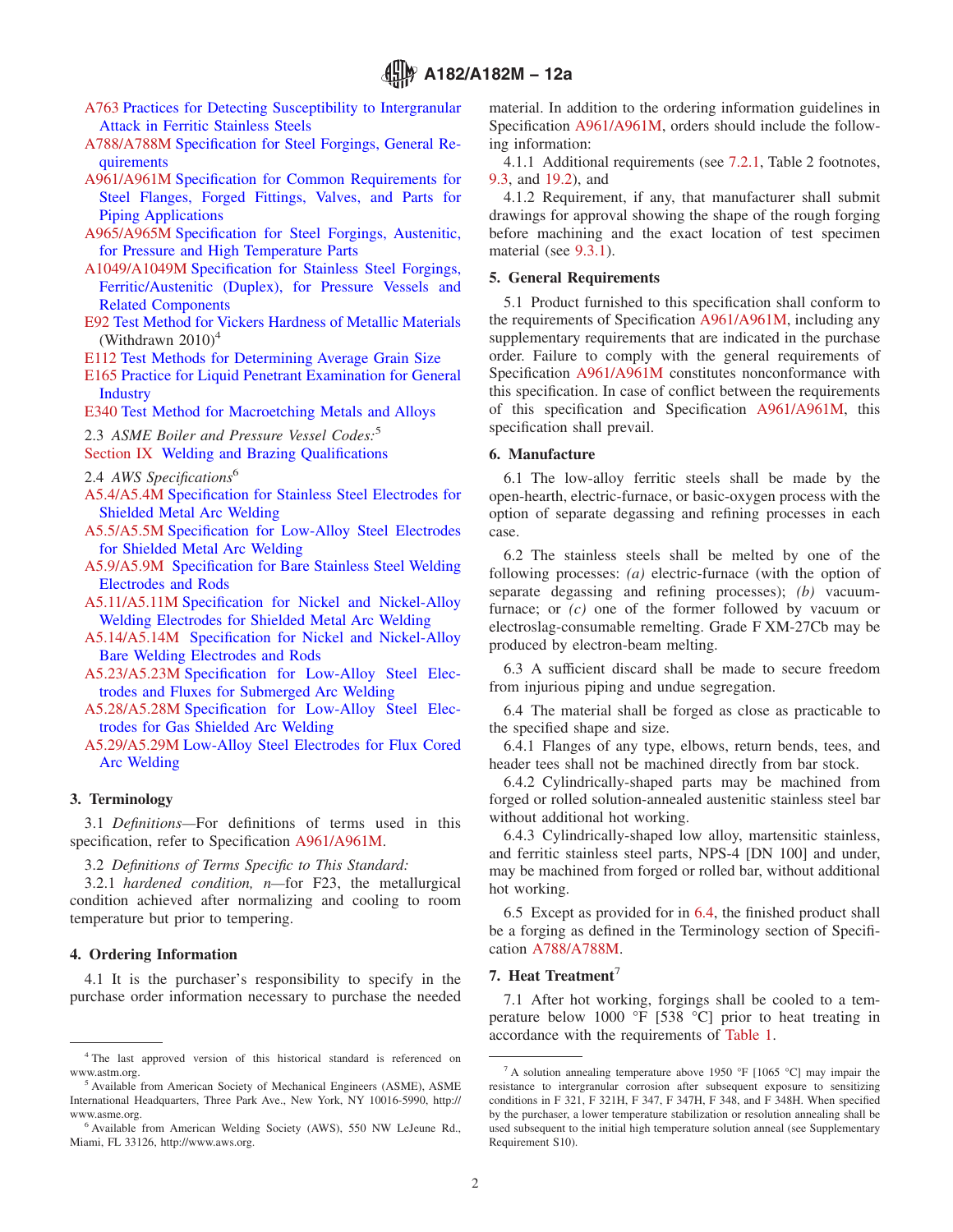# **TABLE 1 Heat Treating Requirements**

<span id="page-2-0"></span>

| Grade                          | <b>Heat Treat Type</b>                                 | Austenitizing/Solutioning<br>Temperature, Minimum | Cooling<br>Media                             | Quenching Cool<br>Below °F [°C]      | Tempering Temperature,<br>Minimum or |
|--------------------------------|--------------------------------------------------------|---------------------------------------------------|----------------------------------------------|--------------------------------------|--------------------------------------|
|                                |                                                        | or Range, °F [°C] <sup>A</sup>                    |                                              |                                      | Range, °F [°C]                       |
|                                |                                                        |                                                   | Low Alloy Steels                             | $\overline{B}$                       | $\overline{B}$                       |
| F <sub>1</sub>                 | anneal<br>normalize and temper                         | 1650 [900]<br>1650 [900]                          | furnace cool<br>air cool                     | $\boldsymbol{B}$                     | 1150 [620]                           |
| F 2                            | anneal                                                 | 1650 [900]                                        | furnace cool                                 | $\boldsymbol{B}$                     |                                      |
|                                | normalize and temper                                   | 1650 [900]                                        | air cool                                     | $\boldsymbol{B}$                     | 1150 [620]                           |
| F 5, F 5a                      | anneal                                                 | 1750 [955]                                        | furnace cool                                 | $\boldsymbol{B}$                     | $\overline{B}$                       |
|                                | normalize and temper                                   | 1750 [955]                                        | air cool                                     | $\boldsymbol{B}$                     | 1250 [675]                           |
| F9                             | anneal                                                 | 1750 [955]                                        | furnace cool                                 | $\boldsymbol{B}$<br>$\boldsymbol{B}$ |                                      |
| F 10                           | normalize and temper                                   | 1750 [955]                                        | air cool                                     |                                      | 1250 [675]<br>B                      |
| F 91                           | solution treat and quench<br>normalize and temper      | 1900 [1040]<br>1900-1975 [1040-1080]              | liquid<br>air cool                           | 500 [260]<br>$\boldsymbol{B}$        | 1350-1470 [730-800]                  |
| F 92                           | normalize and temper                                   | 1900-1975 [1040-1080]                             | air cool                                     | $\boldsymbol{B}$                     | 1350-1470 [730-800]                  |
| F 122                          | normalize and temper                                   | 1900-1975 [1040-1080]                             | air cool                                     | $\boldsymbol{B}$                     | 1350-1470 [730-800]                  |
| F 911                          | normalize and temper                                   | 1900-1975 [1040-1080]                             | air cool or liquid                           | $\boldsymbol{B}$                     | 1365-1435 [740-780]                  |
| F 11, Class 1, 2, 3            | anneal                                                 | 1650 [900]                                        | furnace cool                                 | $\boldsymbol{B}$<br>$\boldsymbol{B}$ |                                      |
|                                | normalize and temper                                   | 1650 [900]                                        | air cool                                     | $\boldsymbol{B}$                     | 1150 [620]<br>B                      |
| F 12, Class 1, 2               | anneal<br>normalize and temper                         | 1650 [900]<br>1650 [900]                          | furnace cool<br>air cool                     | $\boldsymbol{B}$                     |                                      |
| F 21, F 3V, and F              | anneal                                                 | 1750 [955]                                        | furnace cool                                 | $\boldsymbol{B}$                     | 1150 [620]                           |
| 3VC <sub>b</sub>               |                                                        |                                                   |                                              |                                      |                                      |
|                                | normalize and temper                                   | 1750 [955]                                        | air cool                                     | $\boldsymbol{B}$                     | 1250 [675]                           |
| F 22, Class 1, 3               | anneal                                                 | 1650 [900]                                        | furnace cool                                 | $\boldsymbol{B}$                     |                                      |
|                                | normalize and temper                                   | 1650 [900]                                        | air cool                                     | $\boldsymbol{B}$                     | 1250 [675]                           |
| F 22V                          | normalize and temper or                                | 1650 [900]                                        | air cool or liquid                           | $\boldsymbol{B}$                     | 1250 [675]                           |
| F 23                           | quench and temper                                      |                                                   | air cool                                     | $\boldsymbol{B}$                     | 1350-1470 [730-800]                  |
|                                | normalize and temper                                   | 1900-1975 [1040-1080]                             | accelerated cool                             |                                      |                                      |
| F 24                           | normalize and temper                                   | 1800-1975 [980-1080]                              | air cool                                     | $\boldsymbol{B}$                     | 1350-1470 [730-800]                  |
|                                |                                                        |                                                   | or liquid                                    |                                      |                                      |
| <b>FR</b>                      | anneal                                                 | 1750 [955]                                        | furnace cool                                 | $\boldsymbol{B}$                     | $\boldsymbol{B}$                     |
|                                | normalize                                              | 1750 [955]                                        | air cool                                     | $\boldsymbol{B}$                     | B                                    |
|                                | normalize and temper                                   | 1750 [955]                                        | air cool                                     | $\boldsymbol{B}$<br>$\boldsymbol{B}$ | 1250 [675]                           |
| F 36, Class 1<br>F 36, Class 2 | normalize and temper<br>normalize and temper           | 1650 [900]<br>1650 [900]                          | air cool<br>air cool                         | $\boldsymbol{B}$                     | 1100 [595]<br>1100 [595]             |
|                                | quench and temper                                      | 1650 [900]                                        | accelerated air cool                         |                                      | 1100 [595]                           |
|                                |                                                        |                                                   | or liquid                                    |                                      |                                      |
|                                |                                                        |                                                   | Martensitic Stainless Steels                 |                                      |                                      |
| F 6a Class 1                   | anneal                                                 | not specified                                     | furnace cool                                 | $\overline{B}$                       | $\overline{B}$                       |
|                                | normalize and temper                                   | not specified                                     | air cool<br>$\boldsymbol{B}$                 | 400 [205]<br>$\boldsymbol{B}$        | 1325 [725]                           |
| F 6a Class 2                   | temper<br>anneal                                       | not required<br>not specified                     | furnace cool                                 | $\boldsymbol{B}$                     | 1325 [725]<br>В                      |
|                                | normalize and temper                                   | not specified                                     | air cool                                     | 400 [205]                            | 1250 [675]                           |
|                                | temper                                                 | not required                                      | $\overline{B}$                               | $\boldsymbol{B}$                     | 1250 [675]                           |
| F 6a Class 3                   | anneal                                                 | not specified                                     | furnace cool                                 | $\boldsymbol{B}$                     | В                                    |
|                                | normalize and temper                                   | not specified                                     | air cool                                     | 400 [205]                            | 1100 [595]                           |
| F 6a Class 4                   | anneal                                                 | not specified                                     | furnace cool                                 | $\boldsymbol{B}$                     | $\overline{B}$                       |
|                                | normalize and temper                                   | not specified                                     | air cool                                     | 400 [205]<br>$\boldsymbol{B}$        | 1000 [540]<br>$\overline{B}$         |
| F <sub>6b</sub>                | anneal<br>normalize and temper                         | 1750 [955]<br>1750 [955]                          | furnace cool<br>air cool                     | 400 [205]                            |                                      |
| F 6NM                          | normalize and temper                                   | 1850 [1010]                                       | air cool                                     | 200 [95]                             | 1150 [620]<br>1040-1120 [560-600]    |
|                                |                                                        |                                                   | <b>Ferritic Stainless Steels</b>             |                                      |                                      |
| F XM-27 Cb                     | anneal                                                 | 1850 [1010]                                       | furnace cool                                 | $\overline{B}$                       | $\overline{B}$                       |
| F 429                          | anneal                                                 | 1850 [1010]                                       | furnace cool                                 | $\boldsymbol{B}$                     | $\boldsymbol{B}$                     |
| F 430                          | anneal                                                 | not specified                                     | furnace cool                                 | $\boldsymbol{B}$                     | $\boldsymbol{B}$                     |
| F 304                          | solution treat and quench                              | 1900 [1040]                                       | <b>Austenitic Stainless Steels</b><br>liquid | 500 [260]                            | В                                    |
| F 304H                         | solution treat and quench                              | 1900 [1040]                                       | liquid                                       | 500 [260]                            | B                                    |
| F 304L                         | solution treat and quench                              | 1900 [1040]                                       | liquid                                       | 500 [260]                            | B                                    |
| F 304N                         | solution treat and quench                              | 1900 [1040]                                       | liquid                                       | 500 [260]                            | $\boldsymbol{B}$                     |
| F 304LN                        | solution treat and quench                              | 1900 [1040]                                       | liquid                                       | 500 [260]                            | $\boldsymbol{B}$                     |
| F 309H                         | solution treat and quench                              | 1900 [1040]                                       | liquid                                       | 500 [260]                            | B                                    |
| F 310                          | solution treat and quench                              | 1900 [1040]                                       | liquid                                       | 500 [260]                            | B<br>$\boldsymbol{B}$                |
| F 310H<br>F 310MoLN            | solution treat and quench<br>solution treat and quench | 1900 [1040]<br>1900-2010 [1050-1100]              | liquid                                       | 500 [260]<br>500 [260]               | B                                    |
| F 316                          | solution treat and quench                              | 1900 [1040]                                       | liquid<br>liquid                             | 500 [260]                            | B                                    |
| F 316H                         | solution treat and quench                              | 1900 [1040]                                       | liquid                                       | 500 [260]                            | B                                    |
| F 316L                         | solution treat and quench                              | 1900 [1040]                                       | liquid                                       | 500 [260]                            | $\boldsymbol{B}$                     |
| F 316N                         | solution treat and quench                              | 1900 [1040]                                       | liquid                                       | 500 [260]                            | B                                    |
| F 316LN                        | solution treat and quench                              | 1900 [1040]                                       | liquid                                       | 500 [260]                            | $\boldsymbol{B}$                     |
| F 316Ti                        | solution treat and quench                              | 1900 [1040]                                       | liquid                                       | 500 [260]                            | $\boldsymbol{B}$<br>$\boldsymbol{B}$ |
| F 317<br>F 317L                | solution treat and quench<br>solution treat and quench | 1900 [1040]<br>1900 [1040]                        | liquid<br>liquid                             | 500 [260]                            | $\boldsymbol{B}$                     |
| S31727                         | solution treat and quench                              | 1975-2155 [1080-1180]                             | liquid                                       | 500 [260]<br>500 [260]               | $\boldsymbol{B}$                     |
|                                |                                                        |                                                   |                                              |                                      |                                      |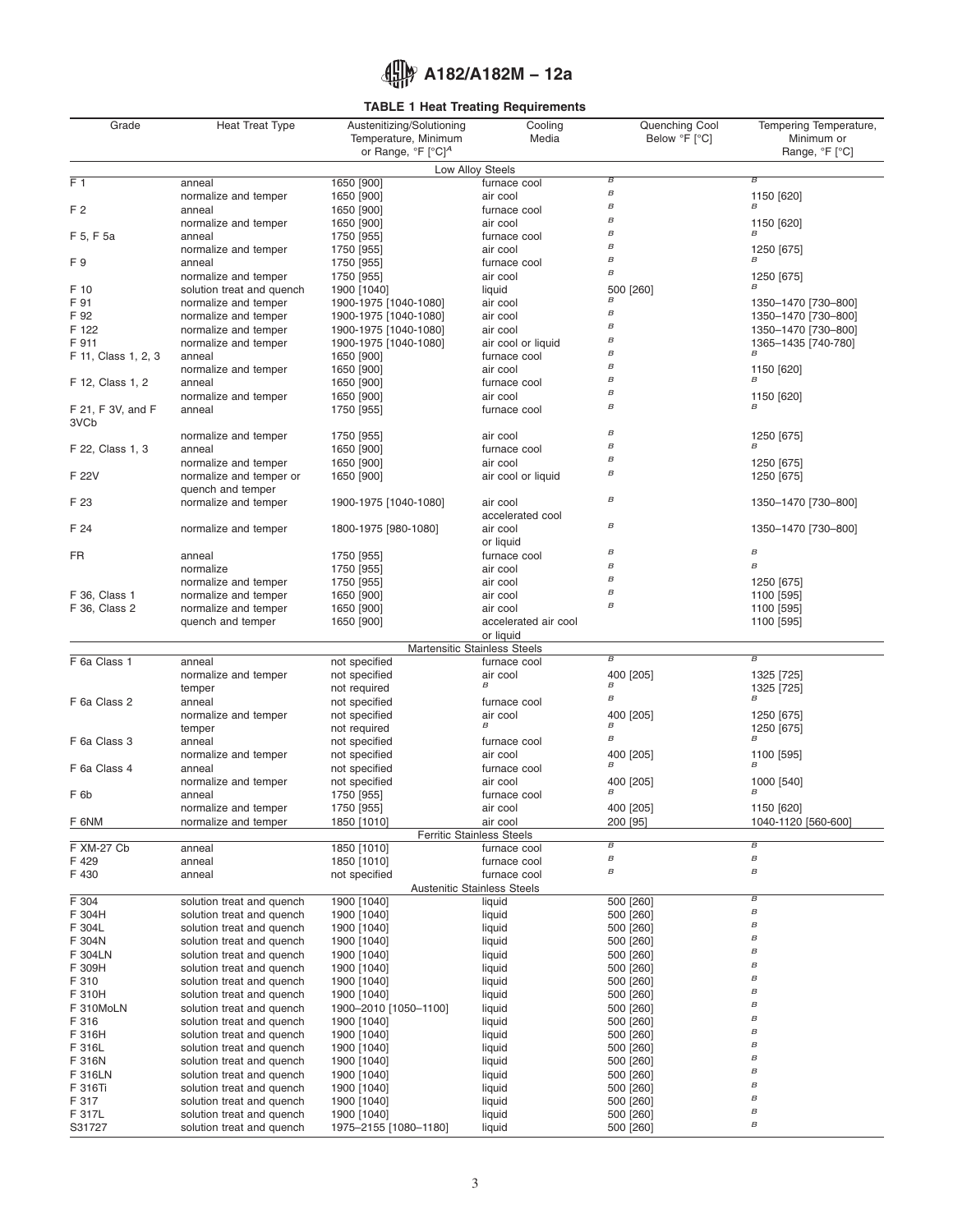**TABLE 1** *Continued*

<span id="page-3-0"></span>

| Grade          | <b>Heat Treat Type</b>    | Austenitizing/Solutioning      | Cooling                              | Quenching Cool | Tempering Temperature, |
|----------------|---------------------------|--------------------------------|--------------------------------------|----------------|------------------------|
|                |                           | Temperature, Minimum           | Media                                | Below °F [°C]  | Minimum or             |
|                |                           | or Range, °F [°C] <sup>A</sup> |                                      |                | Range, °F [°C]         |
| S32053         | solution treat and quench | 1975-2155 [1080-1180]          | liquid                               | 500 [260]      | $\boldsymbol{B}$       |
| F 347          | solution treat and quench | 1900 [1040]                    | liquid                               | 500 [260]      | $\boldsymbol{B}$       |
| F 347H         | solution treat and quench | 2000 [1095]                    | liquid                               | 500 [260]      | $\boldsymbol{B}$       |
| <b>F 347LN</b> | solution treat and quench | 1900 [1040]                    | liquid                               | 500 [260]      | $\boldsymbol{B}$       |
| F 348          | solution treat and quench | 1900 [1040]                    | liquid                               | 500 [260]      | $\boldsymbol{B}$       |
| F 348H         | solution treat and quench | 2000 [1095]                    | liquid                               | 500 [260]      | В                      |
| F 321          | solution treat and quench | 1900 [1040]                    | liquid                               | 500 [260]      | $\boldsymbol{B}$       |
| F 321H         | solution treat and quench | 2000 [1095]                    | liquid                               | 500 [260]      | $\boldsymbol{B}$       |
| F XM-11        | solution treat and quench | 1900 [1040]                    | liquid                               | 500 [260]      | $\boldsymbol{B}$       |
| F XM-19        | solution treat and quench | 1900 [1040]                    | liquid                               | 500 [260]      | $\boldsymbol{B}$       |
| F 20           | solution treat and quench | 1700-1850 [925-1010]           | liquid                               | 500 [260]      | $\boldsymbol{B}$       |
| F 44           | solution treat and quench | 2100 [1150]                    | liquid                               | 500 [260]      | $\boldsymbol{B}$       |
| F 45           | solution treat and quench | 1900 [1040]                    | liquid                               | 500 [260]      | $\boldsymbol{B}$       |
| F 46           | solution treat and quench | 2010-2140 [1100-1140]          | liquid                               | 500 [260]      | $\boldsymbol{B}$       |
| F 47           | solution treat and quench | 1900 [1040]                    | liquid                               | 500 [260]      | $\boldsymbol{B}$       |
| F 48           | solution treat and quench | 1900 [1040]                    | liquid                               | 500 [260]      | В                      |
| F 49           | solution treat and quench | 2050 [1120]                    | liquid                               | 500 [260]      | В                      |
| F 56           | solution treat and quench | 2050-2160 [1120-1180]          | liquid                               | 500 [260]      | $\boldsymbol{B}$       |
| F 58           | solution treat and quench | 2085 [1140]                    | liquid                               | 500 [260]      | B                      |
| F 62           | solution treat and quench | 2025 [1105]                    | liquid                               | 500 [260]      | $\boldsymbol{B}$       |
| F 63           | solution treat and quench | 1900 [1040]                    | liquid                               | 500 [260]      | $\boldsymbol{B}$       |
| F 64           | solution treat and quench | 2010-2140 [1100-1170]          | liquid                               | 500 [250]      | $\boldsymbol{B}$       |
| F 904L         | solution treat and quench | 1920-2100 [1050-1150]          | liquid                               | 500 [260]      | $\boldsymbol{B}$       |
|                |                           |                                | Ferritic-Austenitic Stainless Steels |                |                        |
| $F_{50}$       | solution treat and quench | 1925 [1050]                    | liquid                               | 500 [260]      | $\overline{B}$         |
| F 51           | solution treat and quench | 1870 [1020]                    | liquid                               | 500 [260]      | $\boldsymbol{B}$       |
| $F 52^C$       |                           |                                | liquid                               | 500 [260]      | $\boldsymbol{B}$       |
| F 53           | solution treat and quench | 1880 [1025]                    | liquid                               | 500 [260]      | $\boldsymbol{B}$       |
| F 54           | solution treat and quench | 1920-2060 [1050-1125]          | liquid                               | 500 [260]      | $\boldsymbol{B}$       |
| F 55           | solution treat and quench | 2010-2085 [1100-1140]          | liquid                               | 500 [260]      | $\boldsymbol{B}$       |
| F 57           | solution treat and quench | 1940 [1060]                    | liquid                               | 175 [80]       | В                      |
| F 59           | solution treat and quench | 1975-2050 [1080-1120]          | liquid                               | 500 [260]      | $\boldsymbol{B}$       |
| F 60           | solution treat and quench | 1870 [1020]                    | liquid                               | 500 [260]      | $\boldsymbol{B}$       |
| F 61           | solution treat and quench | 1920-2060 [1050-1125]          | liquid                               | 500 [260]      | $\boldsymbol{B}$       |
| F 65           | solution treat and quench | 1830-2100 [1000-1150]          | liquid <sup>D</sup>                  | 500 [260]      | $\boldsymbol{B}$       |
| F 66           | solution treat and quench | 1870-1975 [1020-1080]          | liquid                               | 500 [260]      | $\boldsymbol{B}$       |
| F 67           | solution treat and quench | 1870-2050 [1020-1120]          | liquid                               | 500 [260]      | $\boldsymbol{B}$       |
|                |                           |                                |                                      |                |                        |

*<sup>A</sup>* Minimum unless temperature range is listed.

*<sup>B</sup>* Not applicable.

 $^C$  Grade F 52 shall be solution treated at 1825 to 1875 °F [995 to 1025 °C] 30 min/in. of thickness and water quenched.<br>  $^D$ The cooling media for Grade F 65 shall be quenching in water or rapidly cooling by other means

7.2 *Low Alloy Steels and Ferritic and Martensitic Stainless Steels—*The low alloy steels and ferritic and martensitic stainless steels shall be heat treated in accordance with the requirements of [7.1](#page-1-0) and [Table 1.](#page-2-0) When more than one heat treatment option is listed for a Grade in [Table 1,](#page-2-0) any one of the heat treatments listed shall be performed. The selection of the heat treatment shall be at the manufacturer's option, unless otherwise stated in the purchase order.

7.2.1 *Liquid Quenching—*Except as permitted in 7.2.2, for  $F$  1, F 2, and F 3, and in 7.2.3, for F 91, and when agreed to by the purchaser, liquid quenching followed by tempering shall be permitted provided the temperatures in [Table 1](#page-2-0) for each grade are used.

7.2.1.1 *Marking—*Parts that are liquid quenched and tempered shall be marked "QT."

7.2.2 Alternatively, Grade F 1, F 2, and F 12, Classes 1 and 2 may be given a heat treatment of 1200 °F [650 °C] minimum after final hot or cold forming.

7.2.3 Alternatively, Grade F 91 forged fittings having any section thickness greater than 3 in. [75 mm], at the time of heat treatment, shall be normalized and tempered or quenched and tempered at the manufacturer's option, provided that the temperatures in [Table 1](#page-2-0) for F 91 are used.

7.3 *Austenitic and Ferritic-Austenitic Stainless Steels—*The austenitic and ferritic-austenitic stainless steels shall be heat treated in accordance with the requirements of [7.1](#page-1-0) and [Table 1.](#page-2-0)

7.3.1 Alternatively, immediately following hot working, while the temperature of the forging is not less than the minimum solution annealing temperature specified in Table 1, forgings made from austenitic grades (except grades F 304H, F 309H, F 310, F 310H, F 316H, F 321, F 321H, F 347, F 347H, F 348, F 348H, F 45, and F 56) may be individually rapidly quenched in accordance with the requirements of [Table 1.](#page-2-0)

7.3.2 See Supplementary Requirement S8 if a particular heat treatment method is to be employed.

7.4 *Time of Heat Treatment—*Heat treatment of forgings may be performed before machining.

7.5 *Forged or Rolled Bar—*Forged or rolled austenitic stainless bar from which cylindrically shaped parts are to be machined, as permitted by [6.4,](#page-1-0) and the parts machined from such bar, without heat treatment after machining, shall be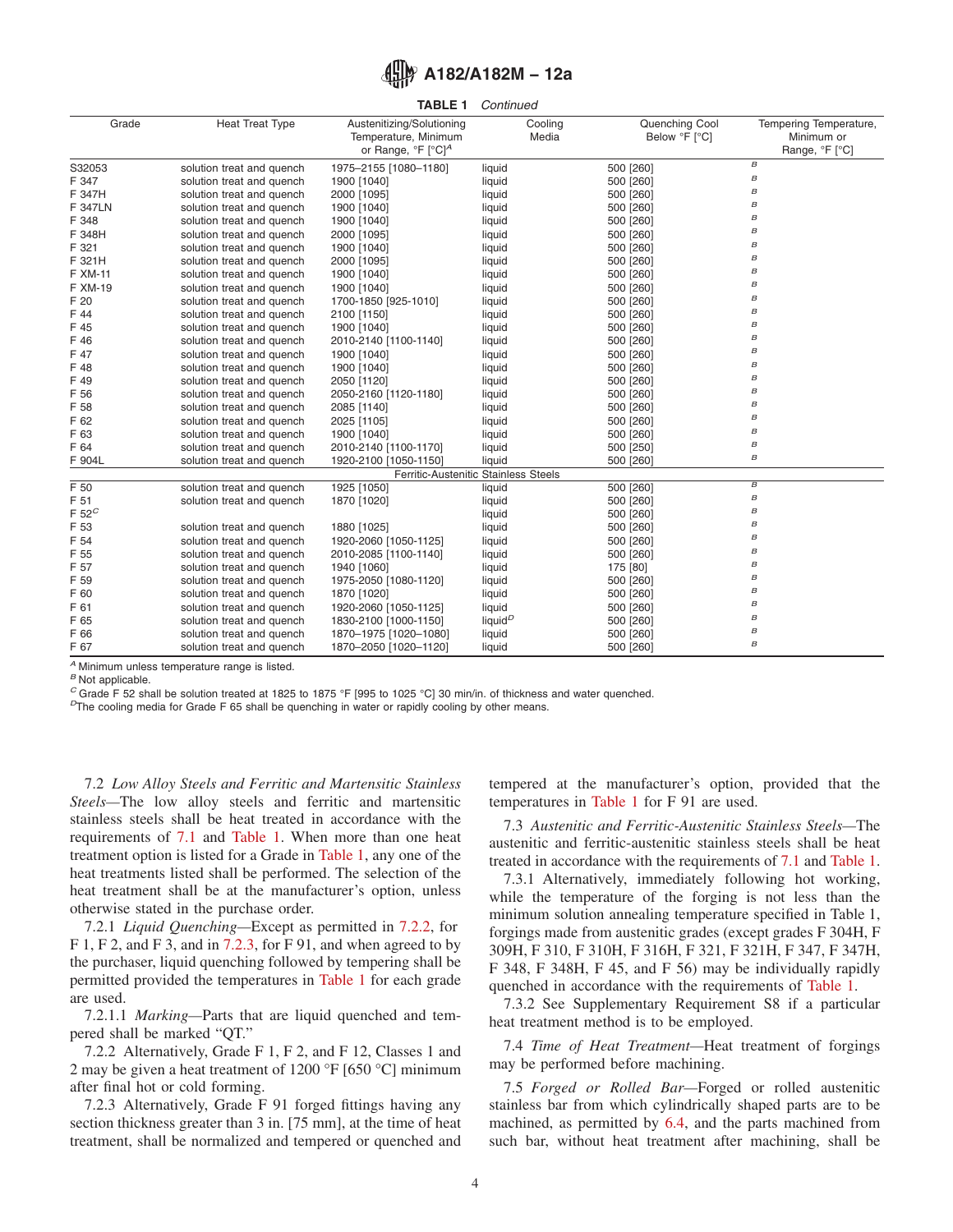<span id="page-4-0"></span>furnished to the annealing requirements of Specification [A479/](#page-0-0) [A479M](#page-0-0) or this specification, with subsequent light cold drawing and straightening permitted (see Supplementary Requirement S3 if annealing must be the final operation).

# **8. Chemical Composition**

8.1 A chemical heat analysis in accordance with Specification A961/A961M shall be made and conform to the chemical composition prescribed in [Table 2.](#page-5-0)

8.2 Grades to which lead, selenium, or other elements are added for the purpose of rendering the material free-machining shall not be used.

8.3 Starting material produced to a specification that specifically requires the addition of any element beyond those listed in [Table 2](#page-5-0) for the applicable grade of material is not permitted.

8.4 Steel grades covered in this specification shall not contain an unspecified element, other than nitrogen in stainless steels, for the ordered grade to the extent that the steel conforms to the requirements of another grade for which that element is a specified element having a required minimum content. For this requirement, a grade is defined as an alloy described individually and identified by its own UNS designation or Grade designation and identification symbol in [Table 2.](#page-5-0)

8.5 *Product Analysis—*The purchaser may make a product analysis on products supplied to this specification in accordance with Specification A961/A961M.

## **9. Mechanical Properties**

9.1 The material shall conform to the requirements as to mechanical properties for the grade ordered as listed in [Table 3.](#page-10-0)

9.2 Mechanical test specimens shall be obtained from production forgings, or from separately forged test blanks prepared from the stock used to make the finished product. In either case, mechanical test specimens shall not be removed until after all heat treatment is complete. If repair welding is required, test specimens shall not be removed until after post-weld heat treatment is complete, except for ferritic grades when the post-weld heat treatment is conducted at least 50 °F [30 °C] below the actual tempering temperature. When test blanks are used, they shall receive approximately the same working as the finished product. The test blanks shall be heat treated with the finished product and shall approximate the maximum cross section of the forgings they represent.

9.3 For normalized and tempered, or quenched and tempered forgings, the central axis of the test specimen shall correspond to the 1⁄4 *T* plane or deeper position where *T* is the maximum heat-treated thickness of the represented forging. In addition, for quenched and tempered forgings, the mid-length of the test specimen shall be at least *T* from any second heat-treated surface. When the section thickness does not permit this positioning, the test specimen shall be positioned as near as possible to the prescribed location, as agreed to by the purchaser and the supplier.

9.3.1 With prior purchase approval, the test specimen for ferritic steel forgings may be taken at a depth (*t*) corresponding to the distance from the area of significant stress to the nearest heat-treated surface and at least twice this distance (2 *t*) from any second surface. However, the test depth shall not be nearer to one treated surface than 3⁄4 in. [19 mm] and to the second treated surface than  $1\frac{1}{2}$  in. [38 mm]. This method of test specimen location would normally apply to contour-forged parts, or parts with thick cross-sectional areas where 1⁄4 *T × T* testing (see 9.3) is not practical. Sketches showing the exact test locations shall be approved by the purchaser when this method is used.

9.3.2 *Metal Buffers—*The required distances from heattreated surfaces may be obtained with metal buffers instead of integral extensions. Buffer material may be carbon or low-alloy steel, and shall be joined to the forging with a partial penetration weld that seals the buffered surface. Specimens shall be located at  $\frac{1}{2}$ -in. [13-mm] minimum from the buffered surface of the forging. Buffers shall be removed and the welded areas subjected to magnetic particle test to ensure freedom from cracks unless the welded areas are completely removed by subsequent machining.

9.4 For annealed low alloy steels, ferritic stainless steels, and martensitic stainless steels, and also for austenitic and ferritic-austenitic stainless steels, the test specimen may be taken from any convenient location.

### 9.5 *Tension Tests:*

9.5.1 *Low Alloy Steels and Ferritic and Martensitic Stainless Steels—*One tension test shall be made for each heat in each heat treatment charge.

9.5.1.1 When the heat-treating cycles are the same and the furnaces (either batch or continuous type) are controlled within  $\pm$ 25 °F [ $\pm$ 14 °C] and equipped with recording pyrometers so that complete records of heat treatment are available, then only one tension test from each heat of each forging type (see Note 1) and section size is required, instead of one test from each heat in each heat-treatment charge.

NOTE 1—"Type" in this case is used to describe the forging shape such as a flange, ell, tee, and the like.

9.5.2 *Austenitic and Ferritic-Austenitic Stainless Steel Grades—*One tension test shall be made for each heat.

9.5.2.1 When heat treated in accordance with [7.1,](#page-1-0) the test blank or forging used to provide the test specimen shall be heat treated with a finished forged product.

9.5.2.2 When the alternative method in [7.3.1](#page-3-0) is used, the test blank or forging used to provide the test specimen shall be forged and quenched under the same processing conditions as the forgings they represent.

9.5.3 Testing shall be performed as specified in Specification A961/A961M using the largest feasible of the round specimens.

9.6 *Hardness Tests:*

9.6.1 Except when only one forging is produced, a minimum of two pieces per batch or continuous run as defined in [9.6.2](#page-9-0) shall be hardness tested as specified in Specification [A961/A961M](#page-9-0) to ensure that the forgings are within the hardness limits given for each grade in [Table 3.](#page-10-0) The purchaser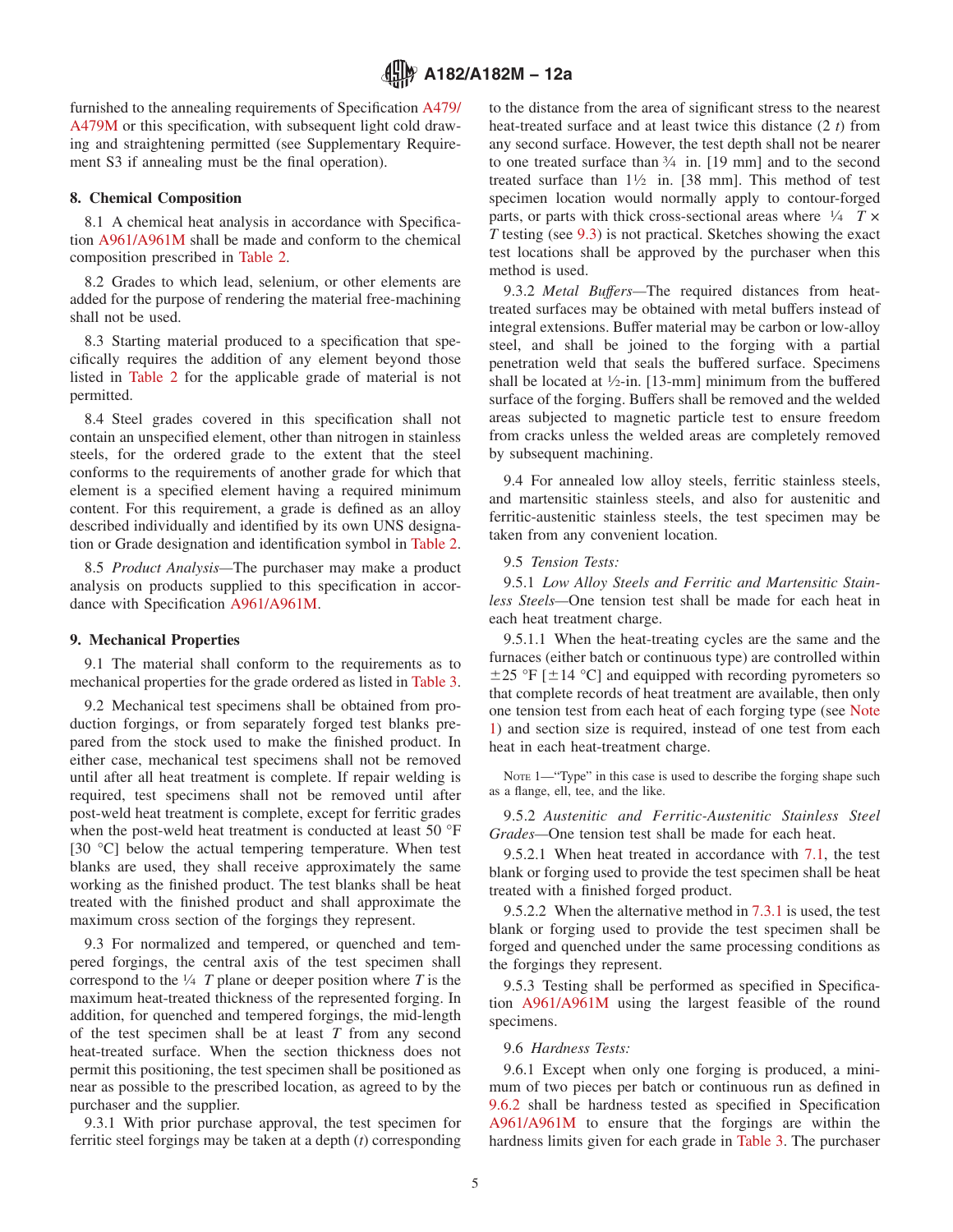# **TABLE 2 Chemical Requirements***<sup>A</sup>*

<span id="page-5-0"></span>

| Identifi-                 | <b>UNS</b>       | Grade                                                                                                                            |                                |                                                |        |                  |                                      | Composition, %        |                            |                                |                           |                                |                                                                                                                                      |
|---------------------------|------------------|----------------------------------------------------------------------------------------------------------------------------------|--------------------------------|------------------------------------------------|--------|------------------|--------------------------------------|-----------------------|----------------------------|--------------------------------|---------------------------|--------------------------------|--------------------------------------------------------------------------------------------------------------------------------------|
| cation<br>Symbol          | Desig-<br>nation |                                                                                                                                  | Carbon                         | Manga- Phos- Sulfur<br>nese                    | phorus |                  | Silicon                              | Nickel                | Chromium                   | Molybde-<br>num                | Colum-<br>bium            | Titan-<br>ium                  | Other<br>Elements                                                                                                                    |
|                           |                  |                                                                                                                                  |                                |                                                |        | Low Alloy Steels |                                      |                       |                            |                                |                           |                                |                                                                                                                                      |
| F <sub>1</sub><br>$F 2^B$ | K12822<br>K12122 | carbon-molybdenum<br>0.5 % chromium,                                                                                             | 0.28<br>$0.05 - 0.21$          | 0.60-0.90 0.045<br>0.30-0.80 0.040             |        | 0.045<br>0.040   | $0.15 - 0.35$<br>$0.10 - 0.60$       | $\cdots$<br>$\cdots$  | $0.50 - 0.81$              | $0.44 - 0.65$<br>$0.44 - 0.65$ | $\cdots$<br>$\cdots$      | $\cdots$<br>$\cdots$           | $\cdots$<br>$\cdots$                                                                                                                 |
| $F 5^C$<br>$F$ 5a $^C$    | K41545<br>K42544 | 0.5 % molybdenum<br>4 to 6 % chromium<br>4 to 6 % chromium                                                                       | 0.15<br>0.25                   | 0.30-0.60 0.030<br>0.60                        | 0.040  | 0.030<br>0.030   | 0.50<br>0.50                         | 0.50<br>0.50          | $4.0 - 6.0$<br>$4.0 - 6.0$ | $0.44 - 0.65$<br>$0.44 - 0.65$ | <br>$\cdots$              | .<br>                          | $\cdots$<br>$\cdots$                                                                                                                 |
| F 9                       | K90941           | 9 % chromium                                                                                                                     | 0.15                           | 0.30-0.60 0.030                                |        | 0.030            | $0.50 - 1.00$                        | $\cdots$              | $8.0 - 10.0$               | $0.90 - 1.10$                  |                           |                                | $\cdots$                                                                                                                             |
| F 10<br>F 91              | K90901           | S33100 20 nickel, 8 chromium<br>9 % chromium, 1 %<br>molybdenum, 0.2 %<br>vanadium plus<br>columbium and<br>nitrogen             | $0.10 - 0.20$<br>$0.08 - 0.12$ | 0.50-0.80 0.040<br>$0.30 - 0.60$ $0.020$       |        | 0.030<br>0.010   | 1.00-1.40 19.0-22.0<br>$0.20 - 0.50$ | 0.40                  | $7.0 - 9.0$<br>$8.0 - 9.5$ | $\cdots$<br>$0.85 - 1.05$      | $\cdots$<br>$0.06 - 0.10$ | $\cdots$<br>$\ddotsc$          | $\cdots$<br>N 0.03-0.07<br>AI 0.02 $^{D}$<br>$V$ 0.18-0.25<br>Ti 0.01 $\mathrm{^{\prime\prime}}$<br>Zr $0.01D$                       |
| F 92                      |                  | K92460 9 % chromium, 1.8 %<br>tungsten, $0.2\%$<br>vanadium plus<br>columbium                                                    | $0.07 - 0.13$                  | 0.30-0.60 0.020                                |        | 0.010            | 0.50                                 | 0.40                  | $8.50 - 9.50$              | $0.30 - 0.60$                  | $0.04 - 0.09$             | $\ddotsc$                      | $V$ 0.15-0.25<br>N<br>$0.030 - 0.070$<br>AI 0.02 <sup>D</sup><br>W 1.50-2.00<br>в<br>$0.001 - 0.006$<br>Ti 0.01 $^{D}$<br>Zr $0.01D$ |
| F 122                     | K91271           | 11 % chromium, 2 %<br>tungsten, $0.2\%$<br>vanadium, plus<br>molybdenum,<br>columbium, copper,<br>nickel, nitrogen, and<br>boron | $0.07 - 0.14$                  | 0.70                                           | 0.020  | 0.010            | 0.50                                 | 0.50                  | 10.00-11.50                | $0.25 - 0.60$                  | $0.04 -$<br>0.10          | $\cdots$                       | $V$ 0.15-0.30<br>B 0.005<br>N 0.040-0.100<br>AI 0.02 $^{D}$<br>Cu 0.30-1.70<br>W 1.50-2.50<br>Ti 0.01 <sup>D</sup><br>Zr $0.01D$     |
| F 911                     | K91061           | 9 % chromium, 1 %<br>molybdenum, 0.2 %<br>vanadium plus<br>columbium and<br>nitrogen                                             | $0.09 - 0.13$                  | 0.30-0.60 0.020                                |        |                  | $0.010$ $0.10 - 0.50$                | 0.40                  | $8.5 - 9.5$                | $0.90 - 1.10$                  | $0.060 - 0.10$            |                                | W 0.90-1.10<br>AI 0.02 $^{D}$<br>N 0.04-0.09<br>$V$ 0.18-0.25<br>B 0.0003-<br>0.006<br>Ti 0.01 <sup>D</sup><br>Zr 0.01 <sup>D</sup>  |
| F 11<br>Class 1           | K11597           | 1.25 % chromium,<br>0.5 % molybdenum                                                                                             | $0.05 - 0.15$                  | 0.30-0.60 0.030                                |        | 0.030            | $0.50 - 1.00$                        | $\cdots$              | $1.00 - 1.50$              | $0.44 - 0.65$                  | $\ddotsc$                 | $\cdots$                       | $\cdots$                                                                                                                             |
| F 11<br>Class 2           | K11572           | 1.25 $%$ chromium,<br>0.5 % molybdenum                                                                                           | $0.10 - 0.20$                  | 0.30-0.80 0.040                                |        | 0.040            | $0.50 - 1.00$                        | $\cdots$              | $1.00 - 1.50$              | $0.44 - 0.65$                  |                           |                                | $\cdots$                                                                                                                             |
| F 11<br>Class 3           | K11572           | 1.25 $%$ chromium,<br>0.5 % molybdenum                                                                                           | $0.10 - 0.20$                  | 0.30-0.80 0.040                                |        | 0.040            | $0.50 - 1.00$                        | $\cdots$              | $1.00 - 1.50$              | $0.44 - 0.65$                  |                           |                                | $\cdots$                                                                                                                             |
| F 12<br>Class 1           | K11562           | 1 % chromium,<br>0.5 % molybdenum                                                                                                | $0.05 - 0.15$                  | 0.30-0.60 0.045                                |        | 0.045            | $0.50$ max                           | $\ddotsc$             | $0.80 - 1.25$              | $0.44 - 0.65$                  | $\ddotsc$                 | $\cdots$                       | $\cdots$                                                                                                                             |
| F 12<br>Class 2           | K11564           | 1 % chromium,<br>0.5 % molybdenum                                                                                                | $0.10 - 0.20$                  | 0.30-0.80 0.040                                |        | 0.040            | $0.10 - 0.60$                        | $\ldots$              | $0.80 - 1.25$              | $0.44 - 0.65$                  |                           |                                | $\cdots$                                                                                                                             |
| F 21<br>F 3V              | K31830           | K31545 chromium-molybdenum<br>3 % chromium, 1 %<br>molybdenum, 0.25 %<br>vanadium plus boron<br>and titanium                     | $0.05 - 0.15$<br>$0.05 - 0.18$ | $0.30 - 0.60$ $0.040$<br>$0.30 - 0.60$ $0.020$ |        | 0.040<br>0.020   | $0.50$ max<br>0.10                   | $\ddotsc$<br>$\cdots$ | $2.7 - 3.3$<br>$2.8 - 3.2$ | $0.80 - 1.06$<br>$0.90 - 1.10$ | $\ddotsc$                 | $\cdots$<br>$0.015 -$<br>0.035 | $\cdots$<br>$V$ 0.20-0.30<br>B<br>$0.001 - 0.003$                                                                                    |
| F 3VCb                    | K31390           | 3 % chromium, 1 %<br>molybdenum, 0.25 %<br>vanadium plus boron,<br>columbium, and<br>titanium                                    |                                | $0.10 - 0.15$ $0.30 - 0.60$ $0.020$ $0.010$    |        |                  | 0.10                                 | 0.25                  | $2.7 - 3.3$                | $0.90 - 1.10$                  | 0.015-0.0700015           |                                | $V$ 0.20-0.30<br>Cu 0.25<br>Ca 0.0005-<br>0.0150                                                                                     |
| F 22<br>Class 1           |                  | K21590 chromium-molybdenum                                                                                                       |                                | $0.05 - 0.15$ $0.30 - 0.60$ $0.040$ $0.040$    |        |                  | 0.50                                 | $\cdots$              | $2.00 - 2.50$              | $0.87 - 1.13$                  |                           | $\cdots$                       | $\cdots$                                                                                                                             |
| F 22<br>Class 3           |                  | K21590 chromium-molybdenum                                                                                                       |                                | $0.05 - 0.15$ $0.30 - 0.60$ $0.040$ $0.040$    |        |                  | 0.50                                 | $\cdots$              | $2.00 - 2.50$              | $0.87 - 1.13$                  | $\ddots$                  | $\cdots$                       | $\cdots$<br>$\cdots$                                                                                                                 |
| F 22V                     |                  | K31835 2.25 % chromium, 1 %<br>molybdenum, 0.25 %<br>vanadium                                                                    |                                | $0.11 - 0.15$ $0.30 - 0.60$ $0.015$ $0.010$    |        |                  | 0.10                                 | 0.25                  | $2.00 - 2.50$              | $0.90 - 1.10$                  | 0.07                      | 0.030                          | Cu 0.20<br>$V$ 0.25-0.35<br>B 0.002<br>Ca $0.015^E$                                                                                  |
| F 23                      | K41650           | 2.25 % chromium,<br>1.6 % tungsten, 0.25 %<br>vanadium, plus<br>molybdenum,<br>columbium, and boron                              |                                | 0.04-0.10  0.10-0.60  0.030  0.010             |        |                  | 0.50                                 | 0.40                  | 1.90-2.60                  | $0.05 - 0.30$                  | $0.02 -$<br>0.08          | $0.005 -$<br>0.060F            | $V$ 0.20-0.30<br>B 0.0010-<br>0.006<br>N $0.015F$<br>AI 0.030<br>W 1.45-1.75                                                         |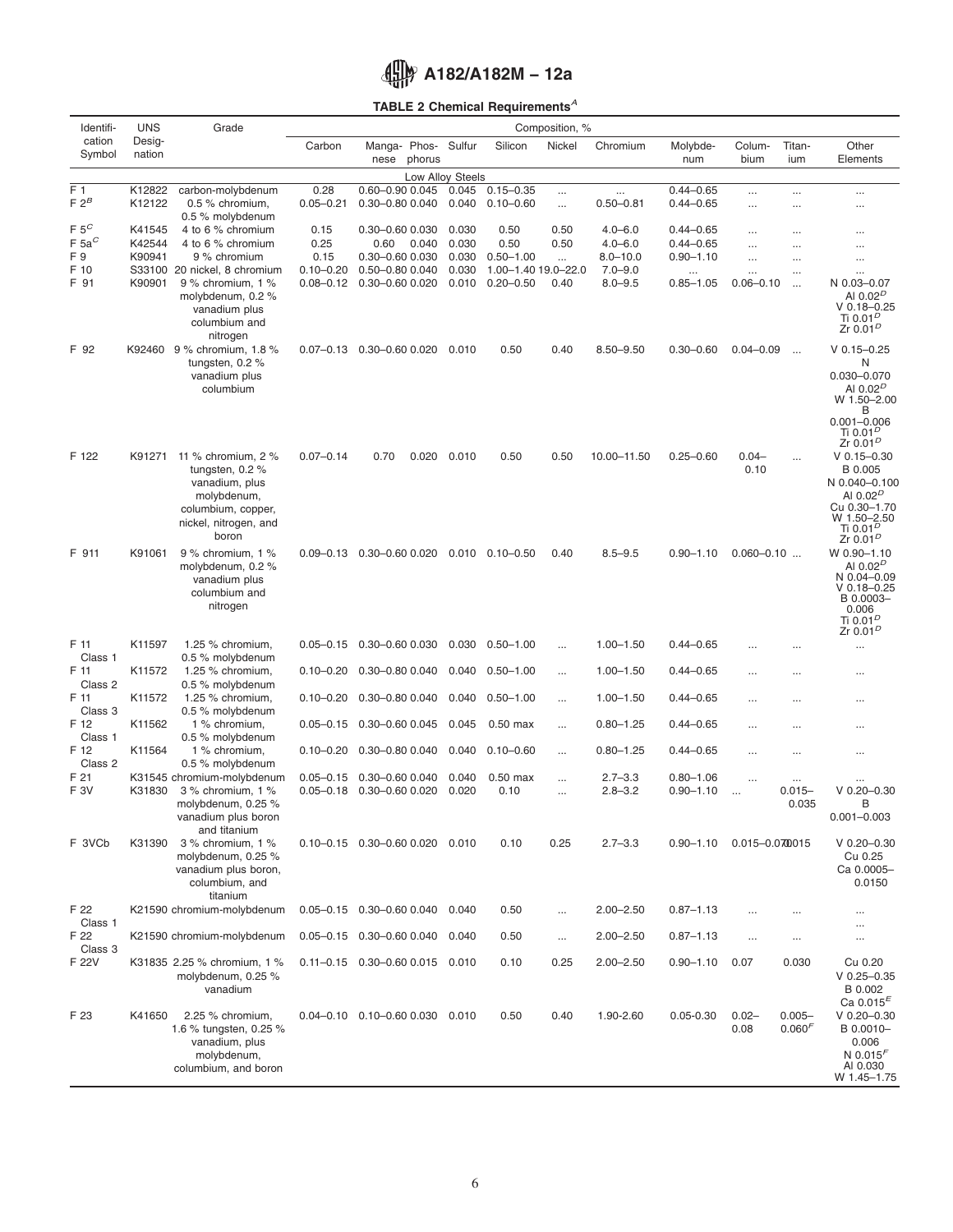# **TABLE 2** *Continued*

| Identifi-         | <b>UNS</b>       | Grade                                                                                                         |                                     |                 |                                           |                |               | Composition, %                       |                     |                           |                 |               |                                                                 |
|-------------------|------------------|---------------------------------------------------------------------------------------------------------------|-------------------------------------|-----------------|-------------------------------------------|----------------|---------------|--------------------------------------|---------------------|---------------------------|-----------------|---------------|-----------------------------------------------------------------|
| cation<br>Symbol  | Desig-<br>nation |                                                                                                               | Carbon                              | nese            | Manga- Phos-<br>phorus                    | Sulfur         | Silicon       | Nickel                               | Chromium            | Molybde-<br>num           | Colum-<br>bium  | Titan-<br>ium | Other<br>Elements                                               |
| F 24              |                  | K30736 2.25 % chromium, 1 %<br>molybdenum, 0.25 %<br>vanadium plus titanium<br>and boron                      | $0.05 - 0.10$ $0.30 - 0.70$ $0.020$ |                 |                                           | 0.010          | $0.15 - 0.45$ | $\ddotsc$                            | $2.20 - 2.60$       | $0.90 - 1.10$             | $\ddotsc$       | $0.06 - 0.10$ | $V$ 0.20-0.30<br>N 0.12<br>AI 0.020<br>B 0.0015-<br>0.0070      |
| <b>FR</b><br>F 36 | K21001           | K22035 2 % nickel, 1 % copper<br>1.15 % nickel,<br>0.65 % copper,<br>molybdenum,<br>and columbium             | 0.20<br>$0.10 - 0.17$               | 0.80-1.20 0.030 | 0.40-1.06 0.045                           | 0.050<br>0.025 |               | $1.60 - 2.24$<br>0.25-0.50 1.00-1.30 | $\cdots$<br>0.30    | $\cdots$<br>$0.25 - 0.50$ | $0.015 - 0.045$ |               | Cu 0.75-1.25<br>N 0.020<br>AI 0.050<br>Cu 0.50-0.80<br>$V$ 0.02 |
|                   |                  |                                                                                                               |                                     |                 | <b>Martensitic Stainless Steels</b>       |                |               |                                      |                     |                           |                 |               |                                                                 |
| $\bar{F}$ 6a      | S41000           | 13 % chromium<br>$410^G$                                                                                      | 0.15                                | 1.00            | 0.040                                     | 0.030          | 1.00          | 0.50                                 | $11.5 - 13.5$       | $\cdots$                  | $\cdots$        |               | $\cdots$                                                        |
| F <sub>6b</sub>   | S41026           | 13 % chromium,<br>0.5 % molybdenum                                                                            | 0.15                                | 1.00            | 0.020                                     | 0.020          | 1.00          | $1.00 - 2.00$                        | $11.5 - 13.5$       | $0.40 - 0.60$             | $\cdots$        | $\cdots$      | Cu 0.50                                                         |
| F 6NM             |                  | S41500 13 % chromium, 4 %<br>nickel                                                                           | 0.05                                |                 | 0.50-1.00 0.030                           | 0.030          | 0.60          | $3.5 - 5.5$                          | $11.5 - 14.0$       | $0.50 - 1.00$             |                 | .             | $\cdots$                                                        |
| F XM-             | S44627           | 27 chromium, 1                                                                                                | $0.010^{H}$                         | 0.40            | <b>Ferritic Stainless Steels</b><br>0.020 | 0.020          | 0.40          | 0.50 <sup>H</sup>                    | $25.0 - 27.5$       | $0.75 - 1.50$             | $0.05 - 0.20$   |               | N $0.015^H$                                                     |
| 27Cb              |                  | molybdenum<br>$XM-27^G$                                                                                       |                                     |                 |                                           |                |               |                                      |                     |                           |                 | $\cdots$      | Cu $0.20H$                                                      |
| F 429             | S42900           | 15 chromium<br>$429$ <sup>G</sup>                                                                             | 0.12                                | 1.00            | 0.040                                     | 0.030          | 0.75          | 0.50                                 | $14.0 - 16.0$       |                           |                 |               |                                                                 |
| F 430             | S43000           | 17 chromium<br>430 <sup>G</sup>                                                                               | 0.12                                | 1.00            | 0.040                                     | 0.030          | 0.75          | 0.50                                 | $16.0 - 18.0$       | $\cdots$                  | $\cdots$        | $\ddotsc$     | $\cdots$                                                        |
|                   |                  |                                                                                                               |                                     |                 | <b>Austenitic Stainless Steels</b>        |                |               |                                      |                     |                           |                 |               |                                                                 |
| F 304             |                  | S30400 18 chromium, 8 nickel<br>304 <sup>G</sup>                                                              | 0.08                                | 2.00            | 0.045                                     | 0.030          | 1.00          | $8.0 - 11.0$                         | $18.0 - 20.0$       | $\cdots$                  | $\cdots$        | $\cdots$      | $N$ 0.10 $\dagger$                                              |
| F 304H            |                  | S30409 18 chromium, 8 nickel<br>304H <sup>G</sup>                                                             | $0.04 - 0.10$                       | 2.00            | 0.045                                     | 0.030          | 1.00          | $8.0 - 11.0$                         | $18.0 - 20.0$       |                           |                 |               | $\cdots$                                                        |
| F 304L            |                  | S30403 18 chromium, 8 nickel,<br>low carbon<br>304L <sup>G</sup>                                              | 0.030                               | 2.00            | 0.045                                     | 0.030          | 1.00          | $8.0 - 13.0$                         | $18.0 - 20.0$       | $\cdots$                  | $\cdots$        | $\cdots$      | $N$ 0.10†–0.16                                                  |
| F 304N            |                  | S30451 18 chromium, 8 nickel,<br>modified with nitrogen<br>$304N$ <sup>G</sup>                                | 0.08                                | 2.00            | 0.045                                     | 0.030          | 1.00          | $8.0 - 10.5$                         | 18.0–20.0           | $\ddotsc$                 |                 | .             | $N$ 0.10†–0.16                                                  |
| F 304LN           |                  | S30453 18 chromium, 8 nickel,<br>modified with nitrogen<br>304 $LNG$                                          | 0.030                               | 2.00            | 0.045                                     | 0.030          | 1.00          | $8.0 - 10.5$                         | 18.0–20.0           | $\cdots$                  |                 | .             | $N$ 0.10†-0.16                                                  |
| F 309H            | S30909           | 23 chromium, 13.5<br>nickel<br>309H <sup>G</sup>                                                              | $0.04 - 0.10$                       | 2.00            | 0.045                                     | 0.030          | 1.00          |                                      | 12.0-15.0 22.0-24.0 | $\cdots$                  |                 | .             |                                                                 |
| F 310             |                  | S31000 25 chromium, 20 nickel<br>$310^G$                                                                      | 0.25                                | 2.00            | 0.045                                     | 0.030          | 1.00          |                                      | 19.0-22.0 24.0-26.0 | $\cdots$                  |                 |               | $\cdots$                                                        |
| F 310H            |                  | S31009 25 chromium, 20 nickel<br>310H <sup>G</sup>                                                            | $0.04 - 0.10$                       | 2.00            | 0.045                                     | 0.030          | 1.00          |                                      | 19.0-22.0 24.0-26.0 | $\cdots$                  |                 |               | $\cdots$                                                        |
| F<br>310MoLN      | S31050           | 25 chromium, 22<br>nickel,<br>modified with<br>molybdenum and<br>nitrogen, low carbon<br>310MoLN <sup>G</sup> | 0.030                               | 2.00            | 0.030                                     | 0.015          | 0.40          |                                      | 21.0-23.0 24.0-26.0 | $2.00 - 3.00$             |                 | .             | N 0.10-0.16                                                     |
| F 316             |                  | S31600 18 chromium, 8 nickel,<br>modified with<br>molybdenum<br>$316^G$                                       | 0.08                                | 2.00            |                                           | 0.045 0.030    | 1.00          |                                      | 10.0-14.0 16.0-18.0 | $2.00 - 3.00$             |                 |               | N 0.10                                                          |
| F 316H            |                  | S31609 18 chromium, 8 nickel,<br>modified with<br>molybdenum<br>316 $H^G$                                     | $0.04 - 0.10$                       | 2.00            |                                           | 0.045 0.030    | 1.00          |                                      | 10.0-14.0 16.0-18.0 | $2.00 - 3.00$             |                 |               | $\cdots$                                                        |
| F 316L            |                  | S31603 18 chromium, 8 nickel,<br>modified with<br>molybdenum, low<br>carbon<br>$316L$ <sup>G</sup>            | 0.030                               | 2.00            |                                           | 0.045 0.030    | 1.00          |                                      | 10.0-15.0 16.0-18.0 | $2.00 - 3.00$             |                 |               | N 0.10                                                          |
| F 316N            |                  | S31651 18 chromium, 8 nickel,<br>modified with<br>molybdenum and<br>nitrogen<br>$316N$ <sup>G</sup>           | 0.08                                | 2.00            |                                           | 0.045 0.030    | 1.00          |                                      | 11.0-14.0 16.0-18.0 | $2.00 - 3.00$             |                 | $\cdots$      | N 0.10-0.16                                                     |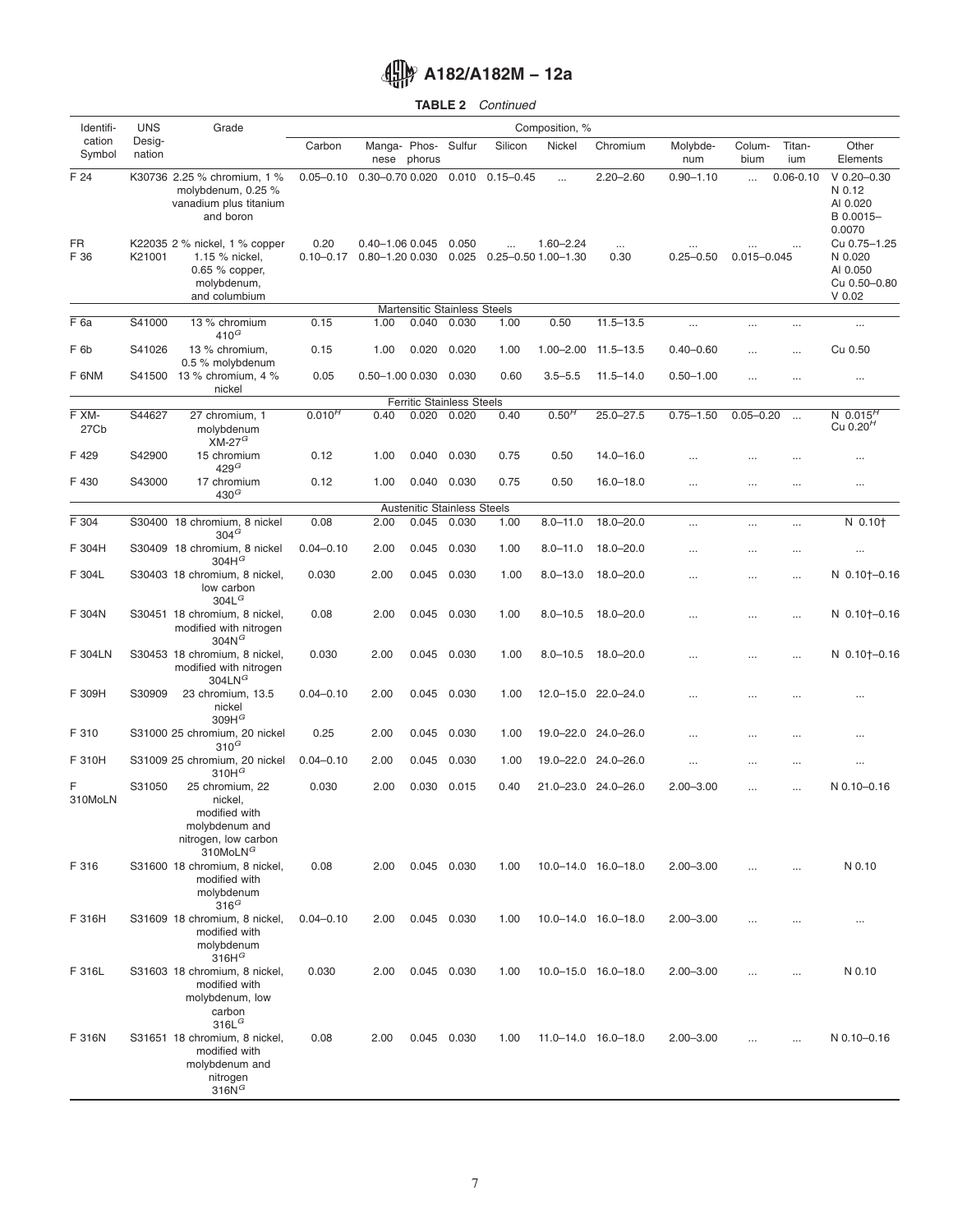| <b>TABLE 2</b> | Continued |
|----------------|-----------|
|                |           |

| Identifi-        | <b>UNS</b>       | Grade                                                                                      |                 |                      |        |             |         | Composition, %                                |                            |                 |                   |               |                              |
|------------------|------------------|--------------------------------------------------------------------------------------------|-----------------|----------------------|--------|-------------|---------|-----------------------------------------------|----------------------------|-----------------|-------------------|---------------|------------------------------|
| cation<br>Symbol | Desig-<br>nation |                                                                                            | Carbon          | Manga- Phos-<br>nese | phorus | Sulfur      | Silicon | Nickel                                        | Chromium                   | Molybde-<br>num | Colum-<br>bium    | Titan-<br>ium | Other<br>Elements            |
| F 316LN          |                  | S31653 18 chromium, 8 nickel,<br>modified with<br>molybdenum and<br>nitrogen<br>316LN $^G$ | 0.030           | 2.00                 | 0.045  | 0.030       | 1.00    |                                               | 11.0-14.0 16.0-18.0        | $2.00 - 3.00$   | $\cdots$          | $\cdots$      | N 0.10-0.16                  |
| F 316Ti          |                  | S31635 18 chromium, 8 nickel,<br>modified with<br>molybdenum and<br>nitrogen<br>316Ti      | 0.08            | 2.00                 | 0.045  | 0.030       | 1.00    |                                               | 10.0-14.0 16.0-18.0        | $2.00 - 3.00$   | $\ddotsc$         |               | N 0.10 max                   |
| F 317            | S31700           | 19 chromium, 13<br>nickel, 3.5 molybdenum<br>$317^G$                                       | 0.08            | 2.00                 | 0.045  | 0.030       | 1.00    |                                               | 11.0-15.0 18.0-20.0        | $3.0 - 4.0$     |                   |               |                              |
| F 317L           | S31703           | 19 chromium, 13<br>nickel, 3.5 molybdenum<br>317L <sup>G</sup>                             | 0.030           | 2.00                 | 0.045  | 0.030       | 1.00    |                                               | 11.0-15.0 18.0-20.0        | $3.0 - 4.0$     |                   |               | $\cdots$                     |
| S31727           | S31727           | 18 chromium, 15<br>nickel, 4.5<br>molybdenum,<br>3.5 copper with<br>nitrogen               | 0.030           | 1.00                 | 0.030  | 0.030       | 1.00    |                                               | 14.5-16.5 17.5-19.0        | $3.8 - 4.5$     |                   |               | Cu 2.8-4.0<br>N 0.15-0.21    |
| S32053           | S32053           | 23 chromium, 25<br>nickel, 5.5<br>molybdenum, with<br>nitrogen                             | 0.030           | 1.00                 |        | 0.030 0.010 | 1.00    |                                               | 24.0-28.0 22.0-24.0        | $5.0 - 6.0$     |                   | $\cdots$      | N 0.17-0.22                  |
| F 321            |                  | S32100 18 chromium, 8 nickel<br>modified with titanium<br>321 <sup>G</sup>                 | 0.08            | 2.00                 | 0.045  | 0.030       | 1.00    | $9.0 - 12.0$                                  | 17.0–19.0                  |                 |                   | J             |                              |
| F 321H           |                  | S32109 18 chromium, 8 nickel,<br>modified with titanium<br>321H <sup>G</sup>               | $0.04 - 0.10$   | 2.00                 | 0.045  | 0.030       | 1.00    | $9.0 - 12.0$                                  | 17.0-19.0                  | $\cdots$        | $\cdots$          | Κ             |                              |
| F 347            |                  | S34700 18 chromium, 8 nickel<br>modified with<br>columbium<br>347 <sup>G</sup>             | 0.08            | 2.00                 |        | 0.045 0.030 | 1.00    | $9.0 - 13.0$                                  | 17.0–20.0                  |                 | L                 | $\cdots$      |                              |
| F 347H           |                  | S34709 18 chromium, 8 nickel,<br>modified with<br>columbium<br>347H <sup>G</sup>           | $0.04 - 0.10$   | 2.00                 | 0.045  | 0.030       | 1.00    | $9.0 - 13.0$                                  | 17.0-20.0                  |                 | М                 | $\cdots$      |                              |
| <b>F347LN</b>    |                  | S34751 18 chromium, 8 nickel<br>modified with<br>columbium and<br>nitrogen<br>347LN        | $0.005 - 0.020$ | 2.00                 | 0.045  | 0.030       | 1.00    |                                               | $9.0 - 13.0$ $17.0 - 19.0$ | $\ddotsc$       | $0.20 - 0.50N$    | $\ddotsc$     | N 0.06-0.10                  |
| F 348            |                  | S34800 18 chromium, 8 nickel<br>modified with<br>columbium<br>$348$ <sup>G</sup>           | 0.08            | 2.00                 |        | 0.045 0.030 | 1.00    | $9.0 - 13.0$                                  | 17.0–20.0                  |                 | L                 | $\cdots$      | Co 0.20<br>Ta 0.10           |
| F 348H           |                  | S34809 18 chromium. 8 nickel.<br>modified with<br>columbium<br>348 $HG$                    | $0.04 - 0.10$   | 2.00                 | 0.045  | 0.030       | 1.00    |                                               | 9.0-13.0 17.0-20.0         |                 | М                 |               | $Co$ $0.20$<br>Ta 0.10       |
| F XM-11          |                  | S21904 20 chromium, 6 nickel,<br>9 manganese<br>$XM-11G$                                   | 0.040           | 8.0-10.0 0.060 0.030 |        |             | 1.00    | $5.5 - 7.5$                                   | 19.0-21.5                  | $\ddotsc$       |                   |               | N 0.15-0.40                  |
| F XM-19          | S20910           | 22 chromium, 13<br>nickel, 5 manganese<br>$XM-19^{\check{G}}$                              | 0.06            | 4.0-6.0 0.040 0.030  |        |             | 1.00    |                                               | 11.5-13.5 20.5-23.5        | $1.50 - 3.00$   | $0.10 -$<br>0.30  | $\cdots$      | N 0.20-0.40<br>$V$ 0.10-0.30 |
| F 20             | N08020           | 35 nickel, 20<br>chromium, 3.5 copper,<br>2.5 molybdenum                                   | .07             | 2.00                 |        | 0.045 0.035 | 1.00    |                                               | 32.0-38.0 19.0-21.0        | $2.00 - 3.00$   | 8xCmin<br>$-1.00$ |               | Cu 3.0-4.0                   |
| F 44             | S31254           | 20 chromium, 18<br>nickel, 6 molybdenum,<br>low carbon                                     | 0.020           | 1.00                 |        | 0.030 0.010 | 0.80    |                                               | 17.5-18.5 19.5-20.5        | $6.0 - 6.5$     | $\cdots$          |               | Cu 0.50-1.00<br>N 0.18-0.22  |
| F 45             |                  | S30815 21 chromium, 11 nickel<br>modified with nitrogen<br>and cerium                      | $0.05 - 0.10$   | 0.80                 |        |             |         | 0.040  0.030  1.40-2.00  10.0-12.0  20.0-22.0 |                            |                 | $\cdots$          | $\cdots$      | N 0.14-0.20<br>Ce 0.03-0.08  |
| F 46             | S30600           | 18 chromium, 15<br>nickel, 4 silicon                                                       | 0.018           | 2.00                 |        | 0.020 0.020 |         | 3.7-4.3 14.0-15.5 17.0-18.5                   |                            | 0.20            | $\cdots$          | $\cdots$      | Cu 0.50                      |
| F 47             | S31725           | 19 chromium, 15<br>nickel, 4 molybdenum<br>317LM $^G$                                      | 0.030           | 2.00                 |        | 0.045 0.030 | 0.75    |                                               | 13.0-17.5 18.0-20.0        | $4.0 - 5.0$     | $\ddotsc$         | $\ddotsc$     | N 0.10                       |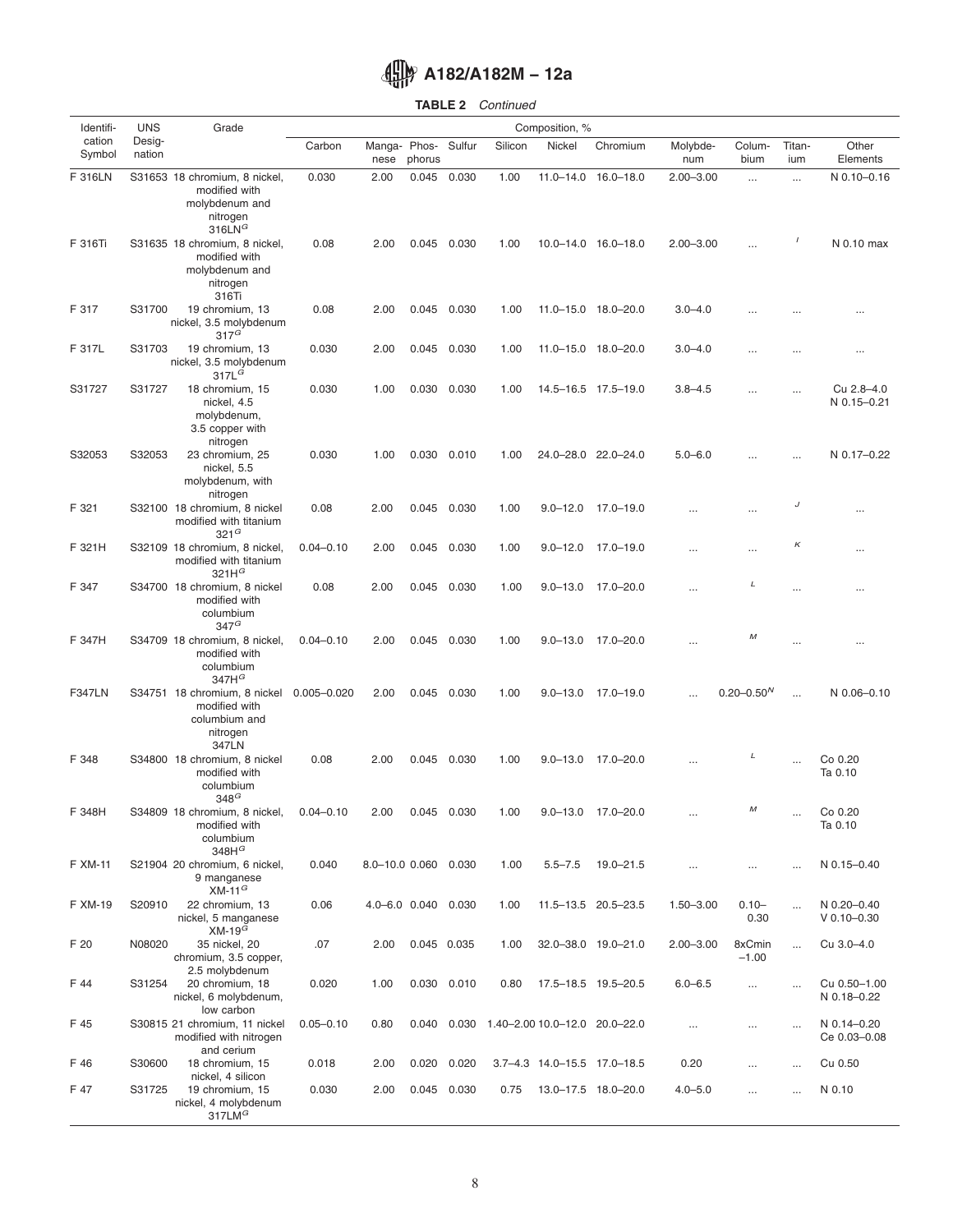# **TABLE 2** *Continued*

| Identifi-        | <b>UNS</b>       | Grade                                                                                            |               |                       |                               |               |                                      | Composition, % |                     |                 |                |               |                                                                      |
|------------------|------------------|--------------------------------------------------------------------------------------------------|---------------|-----------------------|-------------------------------|---------------|--------------------------------------|----------------|---------------------|-----------------|----------------|---------------|----------------------------------------------------------------------|
| cation<br>Symbol | Desig-<br>nation |                                                                                                  | Carbon        | nese                  | Manga- Phos- Sulfur<br>phorus |               | Silicon                              | Nickel         | Chromium            | Molybde-<br>num | Colum-<br>bium | Titan-<br>ium | Other<br>Elements                                                    |
| F 48             | S31726           | 19 chromium, 15<br>nickel, 4 molybdenum<br>317LMN <sup>G</sup>                                   | 0.030         | 2.00                  | 0.045                         | 0.030         | 0.75                                 |                | 13.5-17.5 17.0-20.0 | $4.0 - 5.0$     | $\cdots$       | $\cdots$      | N 0.10-0.20                                                          |
| F 49             | S34565           | 24 chromium, 17<br>nickel, 6 manganese, 5<br>molybdenum                                          | 0.030         |                       | 5.0-7.0 0.030                 | 0.010         | 1.00                                 |                | 16.0-18.0 23.0-25.0 | $4.0 - 5.0$     | 0.10           |               | N 0.40-0.60                                                          |
| F 56             |                  | S33228 32 nickel, 27 chromium<br>with columbium                                                  | $0.04 - 0.08$ | 1.00                  | 0.020                         | 0.015         | 0.30                                 |                | 31.0-33.0 26.0-28.0 |                 | $0.6 - 1.0$    | $\cdots$      | Ce 0.05-0.10<br>AI 0.025                                             |
| F 58             | S31266           | 24 chromium, 20<br>nickel, 6 molybdenum,<br>2 tungsten with<br>nitrogen                          | 0.030         |                       | 2.0-4.0 0.035                 | 0.020         | 1.00                                 |                | 21.0-24.0 23.0-25.0 | $5.2 - 6.2$     | $\cdots$       | $\ddotsc$     | N 0.35-0.60<br>Cu 1.00-2.50<br>W 1.50-2.50                           |
| F 62             | N08367           | 21 chromium, 25<br>nickel, 6.5 molybdenum                                                        | 0.030         | 2.00                  | 0.040                         | 0.030         | 1.00                                 |                | 23.5-25.5 20.0-22.0 | $6.0 - 7.0$     | $\cdots$       | $\cdots$      | N 0.18-0.25<br>Cu 0.75                                               |
| F 63             | S32615           | 18 chromium, 20<br>nickel, 5.5 silicon                                                           | 0.07          | 2.00                  | 0.045                         | 0.030         | $4.8 - 6.0$                          | 19.0-22.0      | 16.5-19.5           | $0.30 - 1.50$   | $\cdots$       | $\cdots$      | Cu 1.50-2.50                                                         |
| F 64             |                  | S30601 17.5 chromium, 17.5<br>nickel, 5.3 silicon                                                | 0.015         | 0.50-0.80 0.030       |                               | 0.013         | $5.0 - 5.6$                          | 17.0-18.0      | 17.0-18.0           | 0.20            | $\cdots$       | $\cdots$      | Cu 0.35, N 0.05                                                      |
| F 904L           | N08904           | 21 chromium, 26<br>nickel, 4.5 molybdenum<br>904L <sup>G</sup>                                   | 0.020         | 2.0                   | 0.040                         | 0.030         | 1.00                                 |                | 23.0-28.0 19.0-23.0 | $4.0 - 5.0$     | $\cdots$       |               | Cu 1.00-2.00<br>N 0.10                                               |
|                  |                  |                                                                                                  |               |                       |                               |               | Ferritic-Austenitic Stainless Steels |                |                     |                 |                |               |                                                                      |
| F 50             |                  | S31200 25 chromium, 6 nickel,                                                                    | 0.030         | 2.00                  | 0.045                         | 0.030         | 1.00                                 | $5.5 - 6.5$    | $24.0 - 26.0$       | $1.20 - 2.00$   | $\cdots$       | $\cdots$      | N 0.14-0.20                                                          |
| F 51             | S31803           | modified with nitrogen<br>22 chromium, 5.5<br>nickel, modified with<br>nitrogen                  | 0.030         | 2.00                  | 0.030                         | 0.020         | 1.00                                 | $4.5 - 6.5$    | $21.0 - 23.0$       | $2.5 - 3.5$     | $\cdots$       |               | N 0.08-0.20                                                          |
| F 52             | S32950           | 26 chromium, 3.5<br>nickel, 1.0 molybdenum                                                       | 0.030         | 2.00                  | 0.035                         | 0.010         | 0.60                                 | $3.5 - 5.2$    | $26.0 - 29.0$       | $1.00 - 2.50$   | $\cdots$       | $\ddotsc$     | N 0.15-0.35                                                          |
| F 53             |                  | S32750 25 chromium, 7 nickel,<br>4 molybdenum,<br>modified with nitrogen<br>$2507^G$             | 0.030         | 1.20                  | 0.035                         | 0.020         | 0.80                                 | $6.0 - 8.0$    | $24.0 - 26.0$       | $3.0 - 5.0$     | $\cdots$       | $\cdots$      | N 0.24-0.32<br>Cu 0.50                                               |
| F 54             |                  | S39274 25 chromium, 7 nickel,<br>modified with nitrogen                                          | 0.030         | 1.00                  |                               | 0.030 0.020   | 0.80                                 | $6.0 - 8.0$    | $24.0 - 26.0$       | $2.5 - 3.5$     | $\cdots$       | $\cdots$      | N 0.24-0.32<br>Cu 0.20-0.80                                          |
| F 55             |                  | and tungsten<br>S32760 25 chromium, 7 nickel,<br>3.5 molybdenum,<br>modified with nitrogen       | 0.030         | 1.00                  | 0.030                         | 0.010         | 1.00                                 | $6.0 - 8.0$    | $24.0 - 26.0$       | $3.0 - 4.0$     | $\cdots$       |               | W 1.50-2.50<br>N 0.20-0.30<br>Cu 0.50-1.00<br>W 0.50-1.00 $^{\circ}$ |
| F 57             |                  | and tungsten<br>S39277 26 chromium, 7 nickel,<br>3.7 molybdenum                                  | 0.025         | 0.80                  |                               | $0.025$ 0.002 | 0.80                                 | $6.5 - 8.0$    | $24.0 - 26.0$       | $3.0 - 4.0$     | $\cdots$       |               | Cu 1.20-2.00<br>W 0.80-1.20                                          |
| F 59             | S32520           | 25 chromium, 6.5<br>nickel, 4 molybdenum                                                         | 0.030         | 1.50                  | 0.035                         | 0.020         | 0.80                                 | $5.5 - 8.0$    | $24.0 - 26.0$       | $3.0 - 5.0$     | $\cdots$       |               | N 0.23-0.33<br>N 0.20-0.35<br>Cu 0.50-3.00                           |
| F 60             | S32205           | with nitrogen<br>22 chromium, 5.5<br>nickel, 3 molybdenum,<br>modified with nitrogen<br>$2205^G$ | 0.030         | 2.00                  | 0.030                         | 0.020         | 1.00                                 | $4.5 - 6.5$    | $22.0 - 23.0$       | $3.0 - 3.5$     |                |               | N 0.14-0.20                                                          |
| F 61             |                  | S32550 26 chromium, 6 nickel,<br>3.5 molybdenum with<br>nitrogen and copper<br>$255^G$           | 0.040         | 1.50                  |                               | 0.040 0.030   | 1.00                                 | $4.5 - 6.5$    | $24.0 - 27.0$       | $2.9 - 3.9$     | $\cdots$       | $\ddotsc$     | Cu 1.50-2.50<br>N 0.10-0.25                                          |
| F 65             | S32906           | 29 chromium, 6.5<br>nickel, 2 molybdenum                                                         | 0.030         | 0.80-1.50 0.030 0.030 |                               |               | 0.80                                 | $5.8 - 7.5$    | $28.0 - 30.0$       | $1.5 - 2.6$     | $\cdots$       | $\cdots$      | Cu 0.80<br>N 0.30-0.40                                               |
| F 66             | S32202           | with nitrogen<br>22 chromium, 2.0<br>nickel, 0.25<br>molybdenum with<br>nitrogen                 | 0.030         | 2.00                  |                               | 0.040 0.010   | 1.00                                 |                | 1.00-2.80 21.5-24.0 | 0.45            | $\cdots$       | $\ddotsc$     | N 0.18-0.26                                                          |
| F 67             |                  | S32506 25 chromium, 6 nickel,<br>3 molybdenum, with<br>nitrogen<br>and tungsten                  | 0.030         | 1.00                  |                               | 0.040 0.015   | 0.90                                 | $5.5 - 7.2$    | $24.0 - 26.0$       | $3.0 - 3.5$     | $\cdots$       |               | N 0.08-0.20<br>W 0.05-0.30                                           |

*<sup>A</sup>* All values are maximum unless otherwise stated. Where ellipses (...) appear in this table, there is no requirement and analysis for the element need not be determined or reported.<br>
For a strength of the strength of the strength of the protection of the Strength of Treported.<br>
B Grade F 2 was formerly assigned to the 1 % chromium, 0.5 % molybdenum grade which is now Grade F 12.

<sup>C</sup>The present grade F 5a (0.25 max carbon) previous to 1955 was assigned the identification symbol F 5. Identification symbol F 5 in 1955 was assigned to the 0.15 max carbon grade to be consistent with ASTM specifications for other products such as pipe, tubing, bolting, welding fittings, and the like.

*<sup>D</sup>*Applies to both heat and product analyses.

*<sup>E</sup>* For Grade F22V, rare earth metals (REM) may be added in place of calcium, subject to agreement between the producer and the purchaser. In that case the total amount of REM shall be determined and reported.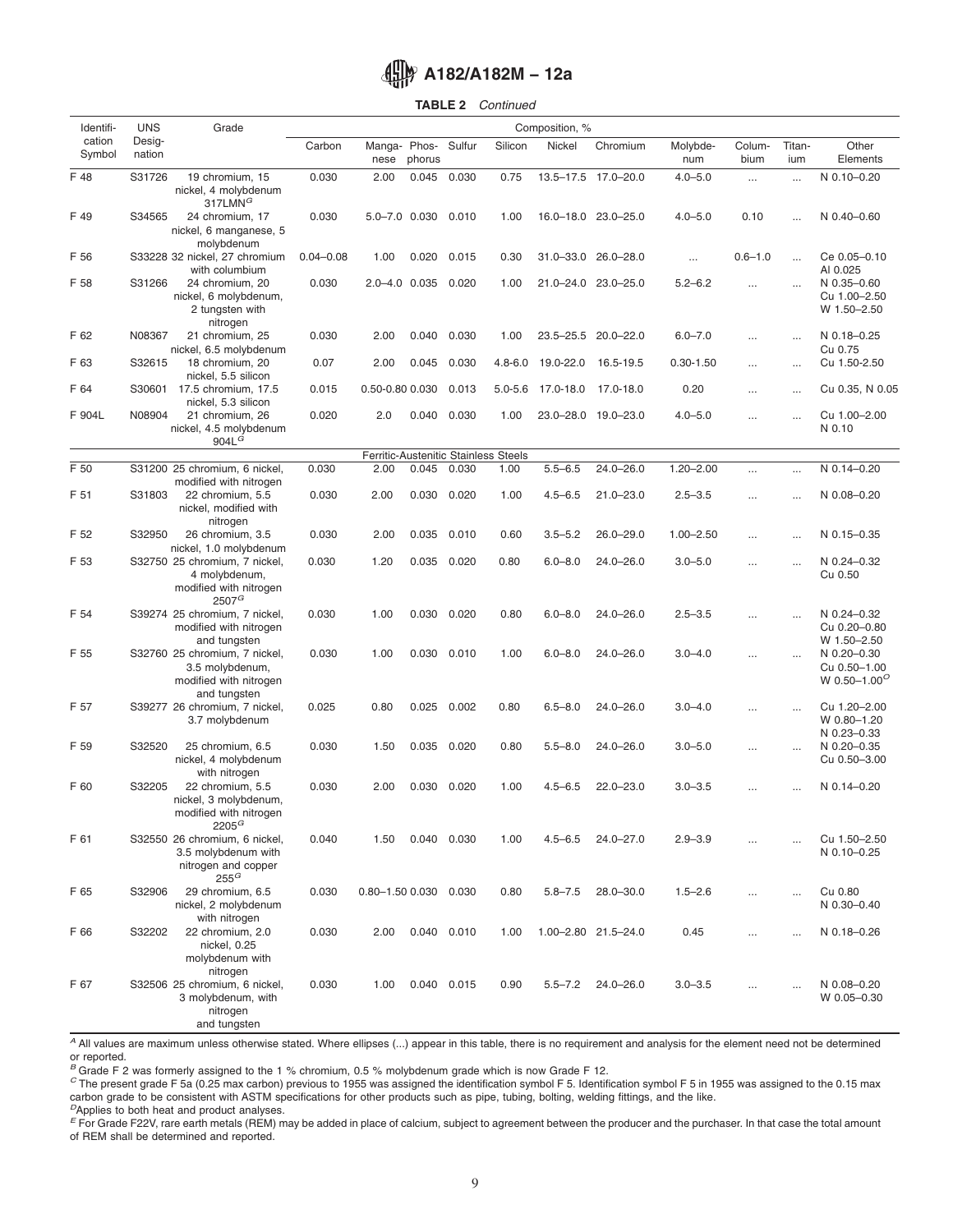<span id="page-9-0"></span> $F$ The ratio of Titanium to Nitrogen shall be ≥ 3.5. Alternatively, in lieu of this ratio limit, Grade F23 shall have a minimum hardness of 275 HV (26 HRC, 258 HBW) in the hardened condition (see [3.2.1\)](#page-1-0). Hardness testing shall be performed in accordance with 9.6.3, and the hardness testing results shall be reported on the material test report (see 18.2.5).<br>
<sup>G</sup> Naming system developed and ap

H Grade F XM-27Cb shall have a nickel plus copper content of 0.50 max %. Product analysis tolerance over the maximum specified limit for carbon and nitrogen shall be 0.002 %.

- *<sup>I</sup>* Grade F 316Ti shall have a titanium content not less than five times the carbon plus nitrogen content and not more than 0.70 %.
- *<sup>J</sup>* Grade F 321 shall have a titanium content of not less than five times the carbon content and not more than 0.70 %.
- *<sup>K</sup>* Grade F 321H shall have a titanium content of not less than four times the carbon content and not more than 0.70 %.
- *<sup>L</sup>* Grades F 347 and F 348 shall have a columbium content of not less than ten times the carbon content and not more than 1.10 %.
- <sup>M</sup> Grades F 347H and F 348H shall have a columbium content of not less than eight times the carbon content and not more than 1.10 %.<br><sup>N</sup>Grade F347LN shall have a columbium content of not less than 15 times the carbon cont
- 

 $O\%$  Cr + 3.3 × % Mo + 16 × % N = 40 min.

† Editorially corrected.

may verify that the requirement has been met by testing at any location on the forging provided such testing does not render the forging useless.

9.6.2 When the reduced number of tension tests permitted by [9.5.1.1](#page-4-0) is applied, additional hardness tests shall be made on forgings or samples, as defined in [9.2,](#page-4-0) scattered throughout the load (see Note 2). At least eight samples shall be checked from each batch load, and at least one check per hour shall be made from a continuous run. When the furnace batch is less than eight forgings, each forging shall be checked. If any check falls outside the prescribed limits, the entire lot of forgings shall be reheat treated and the requirements of [9.5.1](#page-4-0) shall apply.

NOTE 2—The tension test required in [9.5.1](#page-4-0) is used to determine material capability and conformance in addition to verifying the adequacy of the heat-treatment cycle. Additional hardness tests in accordance with 9.6.2 are required when [9.5.1.1](#page-4-0) is applied to ensure the prescribed heat-treating cycle and uniformity throughout the load.

9.6.3 When the alternative to the Ti/N ratio limit for F23 is applied, (see Note *P* in [Table 2\)](#page-5-0), a minimum of two pieces per batch or continuous run as defined in 9.6.2 shall be hardness tested, in the hardened condition (see [3.2.1\)](#page-1-0), to ensure that the forgings are within the hardness limit given for F23 in Note *P* of [Table 2.](#page-5-0) The test samples shall be taken at the mid thickness of the thickest section of the product. Testing shall be performed in accordance with the Test Method [E92](#page-1-0) or as specified in Specification [A961/A961M.](#page-11-0)

9.7 *Notch Toughness Requirements—* Grades F 3V, F 3VCb, and F 22V.

9.7.1 Impact test specimens shall be Charpy V-notch Type. The usage of subsize specimens due to material limitations must have prior purchaser approval.

9.7.2 The Charpy V-notch test specimens shall be obtained as required for tension tests in [9.2,](#page-4-0) [9.3](#page-4-0) and [9.5.](#page-4-0) One set of three Charpy V-notch specimens shall be taken from each tensile specimen location.

9.7.3 The longitudinal axis and mid-length of impact specimen shall be located similarly to the longitudinal axis of the tension test specimens. The axis of the notch shall be normal to the nearest heat-treated surface of the forging.

9.7.4 The Charpy V-notch tests shall meet a minimum energy absorption value of 40 ft-lbf [54 J] average of three specimens. One specimen only in one set may be below 40 ft-lbf [54 J], and it shall meet a minimum value of 35 ft-lbf [48 J].

9.7.5 The impact test temperature shall be 0 °F [−18 °C].

# **10. Grain Size for Austenitic Grades**

10.1 All H grades and grade F 63 shall be tested for average grain size by Test Methods [E112.](#page-15-0)

10.1.1 Grades F 304H, F 309H, F 310H, and F 316H shall have a grain size of ASTM No. 6 or coarser.

10.1.2 Grades F 321H, F 347H, and F 348H shall have a grain size of ASTM No. 7 or coarser.

10.1.3 Grade F 63 shall have a grain size of ASTM No. 3 or finer.

#### **11. Corrosion Testing for Austenitic Grades**

11.1 Corrosion testing is not required by this specification.

11.2 Austenitic grades shall be capable of meeting the intergranular corrosion test requirements described in Supplementary Requirement S4.

# **12. Retreatment**

12.1 If the results of the mechanical tests do not conform to the requirements specified, the manufacturer may reheat treat the forgings and repeat the tests specified in Section [9.](#page-4-0)

### **13. Nondestructive Test Requirements**

13.1 Hollow forgings of Grades F 91, F 92, F 122, and F 911, NPS 4 [DIN 100] and larger, whose internal surfaces are not accessible to magnetic particle or liquid penetrant examination, shall be examined by an ultrasonic test in accordance with Practice [A388/A388M.](#page-15-0)

13.2 Hollow forgings of Grades F 91, F 92, F 122, and F 911, NPS 4 [DIN 100] and larger, whose internal surfaces are accessible to magnetic particle or liquid penetrant examination, shall be examined on their internal surfaces by either a magnetic particle test in accordance with Practice [A275/](#page-11-0) [A275M,](#page-11-0) or by a liquid penetrant examination in accordance with Test Method [E165,](#page-11-0) as applicable.

13.3 *Time of Examination:*

13.3.1 Examination by one of the methods in 13.1 or 13.2, for specification acceptance, shall be performed after all mechanical processing and heat treatment. This requirement does not preclude additional testing at earlier stages in the processing.

13.4 *Evaluation of Imperfections Found by Ultrasonic Examination:*

13.4.1 Forgings producing a signal equal to or greater than the lowest signal produced by the reference discontinuities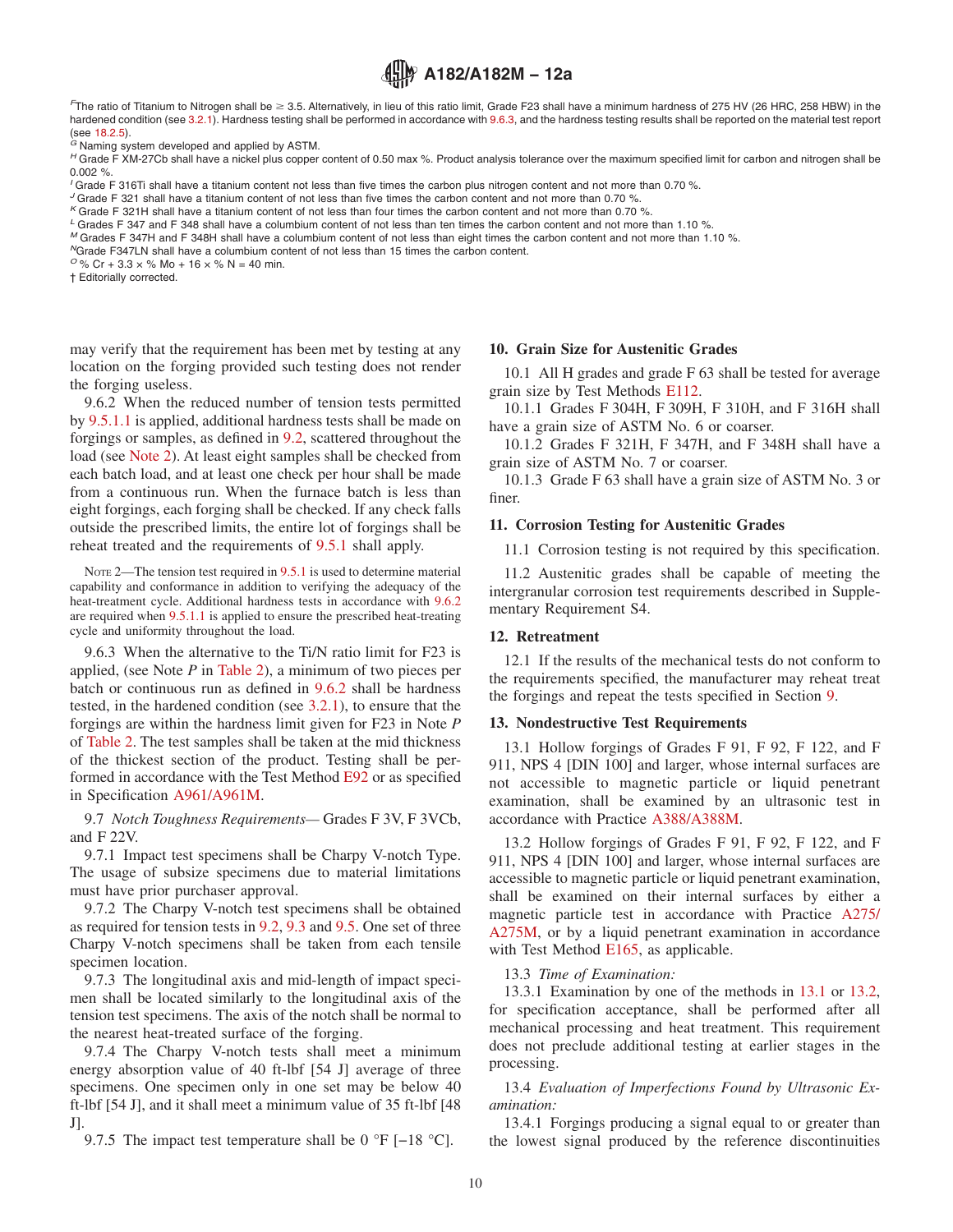# **TABLE 3 Tensile and Hardness Requirements***<sup>A</sup>*

<span id="page-10-0"></span>

| Grade Symbol                 | Tensile Strength,                                    | Yield Strength, min,<br>ksi [MPa] $^B$       | Elongation in 2 in.         | Reduction of    | <b>Brinell Hardness</b>          |
|------------------------------|------------------------------------------------------|----------------------------------------------|-----------------------------|-----------------|----------------------------------|
|                              | min, ksi [MPa]                                       |                                              | [50 mm] or $4D$ ,<br>min, % | Area, min, %    | Number, HBW                      |
|                              |                                                      | Low Alloy Steels                             |                             |                 |                                  |
|                              |                                                      |                                              |                             |                 |                                  |
| F <sub>1</sub>               | 70 [485]                                             | 40 [275]                                     | 20                          | 30              | 143-192                          |
| F 2<br>F <sub>5</sub>        | 70 [485]<br>70 [485]                                 | 40 [275]<br>40 [275]                         | 20<br>20                    | 30<br>35        | 143-192<br>143-217               |
| F 5a                         | 90 [620]                                             | 65 [450]                                     | 22                          | 50              | 187-248                          |
| F9                           | 85 [585]                                             | 55 [380]                                     | 20                          | 40              | 179-217                          |
| F 10                         | 80 [550]                                             | 30 [205]                                     | 30                          | 50              | $\sim$ $\sim$ $\sim$             |
| F 91                         | 90 [620]                                             | 60 [415]                                     | 20                          | 40              | 190-248                          |
| F 92                         | 90 [620]                                             | 64 [440]                                     | 20                          | 45              | 269 max                          |
| F 122                        | 90 [620]                                             | 58 [400]                                     | 20                          | 40              | 250 max                          |
| F 911                        | 90 [620]                                             | 64 [440]                                     | 18                          | 40              | 187-248                          |
| F 11 Class 1                 | 60 [415]                                             | 30 [205]                                     | 20                          | 45              | $121 - 174$                      |
| F 11 Class 2                 | 70 [485]                                             | 40 [275]                                     | 20                          | 30              | 143-207                          |
| F 11 Class 3<br>F 12 Class 1 | 75 [515]                                             | 45 [310]                                     | 20<br>20                    | 30<br>45        | 156-207<br>121-174               |
| F 12 Class 2                 | 60 [415]<br>70 [485]                                 | 32 [220]<br>40 [275]                         | 20                          | 30              | 143-207                          |
| F 21                         | 75 [515]                                             | 45 [310]                                     | 20                          | 30              | 156-207                          |
| F 3V, and F 3VCb             | 85-110 [585-760]                                     | 60 [415]                                     | 18                          | 45              | 174-237                          |
| F 22 Class 1                 | 60 [415]                                             | 30 [205]                                     | 20                          | 35              | 170 max                          |
| F 22 Class 3                 | 75 [515]                                             | 45 [310]                                     | 20                          | 30              | 156-207                          |
| F 22V                        | 85-110 [585-780]                                     | 60 [415]                                     | 18                          | 45              | 174-237                          |
| F 23                         | 74 [510]                                             | 58 [400]                                     | 20                          | 40              | 220 max                          |
| F 24                         | 85 [585]                                             | 60 [415]                                     | 20                          | 40              | 248 max                          |
| <b>FR</b>                    | 63 [435]                                             | 46 [315]                                     | 25                          | 38              | 197 max                          |
| F 36, Class 1                | 90 [620]                                             | 64 [440]                                     | 15                          | .               | 252 max                          |
| F 36, Class 2                | 95.5 [660]                                           | 66.5 [460]<br>Martensitic Stainless Steels   | 15                          | .               | 252 max                          |
| F 6a Class 1                 | 70 [485]                                             | 40 [275]                                     | 18                          | 35              | 143-207                          |
| F 6a Class 2                 | 85 [585]                                             | 55 [380]                                     | 18                          | 35              | 167-229                          |
| F 6a Class 3                 | 110 [760]                                            | 85 [585]                                     | 15                          | 35              | 235-302                          |
| F 6a Class 4                 | 130 [895]                                            | 110 [760]                                    | 12                          | 35              | 263-321                          |
| F 6b                         | 110-135 [760-930]                                    | 90 [620]                                     | 16                          | 45              | 235-285                          |
| F 6NM                        | 115 [790]                                            | 90 [620]<br><b>Ferritic Stainless Steels</b> | 15                          | 45              | 295 max                          |
| F XM-27Cb                    | 60 [415]                                             | 35 [240]                                     | 20                          | 45              | 190 max                          |
| F 429                        | 60 [415]                                             | 35 [240]                                     | 20                          | 45              | 190 max                          |
| F 430                        | 60 [415]                                             | 35 [240]                                     | 20                          | 45              | 190 max                          |
| F 304                        | 75 $[515]^{C}$                                       | Austenitic Stainless Steels<br>30 [205]      | 30                          | 50              |                                  |
| F 304H                       | 75 $[515]^{C}$                                       | 30 [205]                                     | 30                          | 50              | $\sim$ $\sim$ $\sim$<br>.        |
| F 304L                       | 70 [485] <sup><math>D</math></sup>                   | 25 [170]                                     | 30                          | 50              |                                  |
| F 304N                       | 80 [550]                                             | 35 [240]                                     | 30 <sup>E</sup>             | 50 <sup>F</sup> |                                  |
| F 304LN                      | 75 $[515]^C$                                         | 30 [205]                                     | 30                          | 50              | .                                |
| F 309H                       | 75 $[515]^{C}$                                       | 30 [205]                                     | 30                          | 50              |                                  |
| F 310                        | 75 $[515]^{C}$                                       | 30 [205]                                     | 30                          | 50              |                                  |
| F 310MoLN                    | 78 [540]                                             | 37 [255]                                     | 25                          | 40              |                                  |
| F 310H                       | 75 [515] <sup>C</sup>                                | 30 [205]                                     | 30                          | 50              | $\cdots$                         |
| F 316<br>F 316H              | 75 $[515]^{C}$<br>75 $[515]^{C}$                     | 30 [205]<br>30 [205]                         | 30<br>30                    | 50<br>50        |                                  |
| F 316L                       | 70 [485] <sup>D</sup>                                | 25 [170]                                     | 30                          | 50              | $\cdots$                         |
| F 316N                       | 80 [550]                                             | 35 [240]                                     | 30 <sup>E</sup>             | 50 <sup>F</sup> | $\cdots$                         |
| F 316LN                      | 75 $[515]^{C}$                                       | 30 [205]                                     | 30                          | 50              |                                  |
| F 316Ti                      | 75 [515]                                             | 30 [205]                                     | 30                          | 40              |                                  |
| F 317                        | 75 $[515]^{C}$                                       | 30 [205]                                     | 30                          | 50              | .                                |
| F 317L                       | 70 [485] <sup><math>D</math></sup>                   | 25 [170]                                     | 30                          | 50              | $\epsilon \sim 1$                |
| S31727                       | 80 [550]                                             | 36 [245]                                     | 35                          | 50              | 217                              |
| S32053                       | 93 [640]                                             | 43 [295]                                     | 40                          | 50              | 217                              |
| F 347<br>F 347H              | 75 [515] <sup><math>C</math></sup><br>75 $[515]^{C}$ | 30 [205]<br>30 [205]                         | 30                          | 50              | $\sim$ $\sim$ $\sim$             |
| <b>F 347LN</b>               | 75 [515]                                             | 30 [205]                                     | 30<br>30                    | 50<br>50        | $\cdots$                         |
| F 348                        | 75 $[515]^{C}$                                       | 30 [205]                                     | 30                          | 50              |                                  |
| F 348H                       | 75 $[515]^{C}$                                       | 30 [205]                                     | 30                          | 50              |                                  |
| F 321                        | 75 $[515]^{C}$                                       | 30 [205]                                     | 30                          | 50              | .                                |
| F 321H                       | 75 $[515]^{C}$                                       | 30 [205]                                     | 30                          | 50              | .                                |
| F XM-11                      | 90 [620]                                             | 50 [345]                                     | 45                          | 60              |                                  |
| F XM-19                      | 100 [690]                                            | 55 [380]                                     | 35                          | 55              |                                  |
| F 20                         | 80 [550]                                             | 35 [240]                                     | 30                          | 50              |                                  |
| F 44<br>F 45                 | 94 [650]                                             | 44 [300]                                     | 35                          | 50              |                                  |
| F 46                         | 87 [600]<br>78 [540]                                 | 45 [310]<br>35 [240]                         | 40<br>40                    | 50<br>50        | .                                |
| F 47                         | 75 [525]                                             | 30 [205]                                     | 40                          | 50              | $\cdots$<br>$\sim$ $\sim$ $\sim$ |
| F 48                         | 80 [550]                                             | 35 [240]                                     | 40                          | 50              | $\ldots$                         |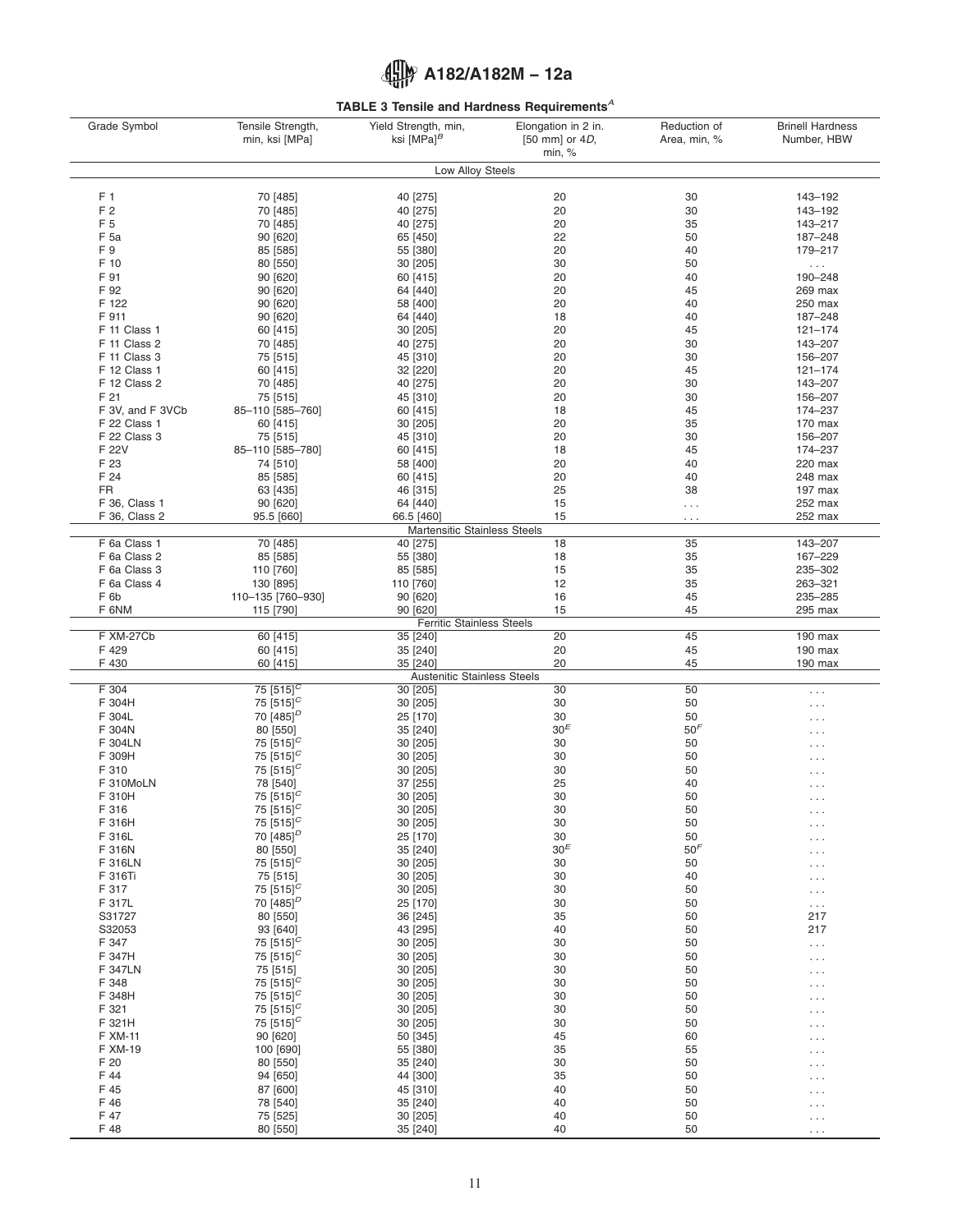#### **TABLE 3** *Continued*

<span id="page-11-0"></span>

| Grade Symbol | Tensile Strength,<br>min, ksi [MPa] | Yield Strength, min,<br>ksi [MPa] <sup>B</sup> | Elongation in 2 in.<br>[50 mm] or 4D,<br>min, % | Reduction of<br>Area, min, % | <b>Brinell Hardness</b><br>Number, HBW |
|--------------|-------------------------------------|------------------------------------------------|-------------------------------------------------|------------------------------|----------------------------------------|
| F 49         | 115 [795]                           | 60 [415]                                       | 35                                              | 40                           | $\cdots$                               |
| F 56         | 73 [500]                            | 27 [185]                                       | 30                                              | 35                           | .                                      |
| F 58         | 109 [750]                           | 61 [420]                                       | 35                                              | 50                           | .                                      |
| F 62         | 95 [655]                            | 45 [310]                                       | 30                                              | 50                           | $\cdots$                               |
| F 63         | 80 [550]                            | 32 [220]                                       | 25                                              | .                            | $192$ max                              |
| F 64         | 90 [620]                            | 40 [275]                                       | 35                                              | 50                           | 217 max                                |
| F 904L       | 71 [490]                            | 31 [215]                                       | 35                                              | .                            | $\cdots$                               |
|              |                                     | Ferritic-Austenitic Stainless Steels           |                                                 |                              |                                        |
| F 50         | $100 - 130$                         | 65 [450]                                       | 25                                              | 50                           | $\cdots$                               |
|              | $[690 - 900]$                       |                                                |                                                 |                              |                                        |
| F 51         | 90 [620]                            | 65 [450]                                       | 25                                              | 45                           | $\cdots$                               |
| F 52         | 100 [690]                           | 70 [485]                                       | 15                                              | .                            | $\cdots$                               |
| F 53         | 116 $[800]^{G}$                     | 80 $[550]$ <sup>G</sup>                        | 15                                              | .                            | 310 max                                |
| F 54         | 116 [800]                           | 80 [550]                                       | 15                                              | 30                           | 310 max                                |
| F 55         | 109-130                             | 80 [550]                                       | 25                                              | 45                           | $\cdots$                               |
|              | $[750 - 895]$                       |                                                |                                                 |                              |                                        |
| F 57         | 118 [820]                           | 85 [585]                                       | 25                                              | 50                           | $\cdots$                               |
| F 59         | 112 [770]                           | 80 [550]                                       | 25                                              | 40                           | $\cdots$                               |
| F 60         | 95 [655]                            | 65 [450]                                       | 25                                              | 45                           | $\cdots$                               |
| F 61         | 109 [750]                           | 80 [550]                                       | 25                                              | 50                           | $\cdots$                               |
| F 65         | 109 [750]                           | 80 [550]                                       | 25                                              | .                            | $\sim$ $\sim$ $\sim$                   |
| F 66         | 94 [650]                            | 65 [450]                                       | 30                                              | .                            | 290 max                                |
| F 67         | 90 [620]                            | 65 [450]                                       | 18                                              | .                            | 302                                    |

*<sup>A</sup>*Where ellipses appear in this table, there is no requirement and the test for the value need neither be performed nor a value reported.

*B* Determined by the 0.2 % offset method. For ferritic steels only, the 0.5 % extension-under-load method may also be used. <br><sup>*C*</sup> For sections over 5 in. [130 mm] in thickness, the minimum tensile strength shall be 70 ks

<sup>D</sup> For sections over 5 in. [130 mm] in thickness, the minimum tensile strength shall be 65 ksi [450 MPa]. <sup>E</sup> Longitudinal. The transverse elongation shall be 25 % in 2 in. or 50 mm, min.

*<sup>F</sup>* Longitudinal. The transverse reduction of area shall be 45 % min.

*<sup>G</sup>* For sections over 2 in. [50 mm] in thickness, the minimum tensile strength shall be 106 ksi [730 MPa]; the minimum yield strength shall be 75 ksi [515 MPa].

shall be identified and separated from the acceptable forgings. The area producing the signal may be reexamined.

13.4.2 Such forgings shall be rejected if the test signals were produced by imperfections that cannot be identified or were produced by cracks or crack-like imperfections. Such forgings may be repaired. To be accepted, a repaired forging shall pass the same nondestructive test by which it was rejected, and it shall meet the minimum wall thickness requirements of this specification and the purchase order.

13.4.3 If the test signals were produced by visual imperfections such as scratches, surface roughness, dings, tooling marks, cutting chips, steel die stamps, or stop marks, the forging is permitted to be accepted based upon visual examination provided that the depth of the imperfection is less than 0.004 in. [0.1 mm] or 12.5 % of the specified wall thickness, whichever is the greater.

# 13.5 *Treatment of Imperfections Found by Magnetic Particle or Liquid Penetrant Examination:*

13.5.1 Defects shall be completely removed prior to weld repair by chipping or grinding to sound metal. Removal of these defects shall be verified by magnetic particle inspection in accordance with Test Method [A275/A275M](#page-13-0) or by liquid penetrant inspection in accordance with Test Method [E165.](#page-13-0)

13.5.2 Rejected forgings may be reconditioned and retested, provided that the wall thickness is not decreased to less than that required by this specification and the purchase order. The outside diameter at the point of grinding may be reduced by the amount so removed. To be accepted, retested forgings shall meet the test requirement.

13.5.3 If the imperfection is explored to the extent that it can be identified as non-rejectable, the forging may be accepted without further test provided that the imperfection does not encroach on the minimum required wall thickness.

### **14. Workmanship, Finish, and Appearance**

14.1 Forgings shall conform to the requirements of Specification A961/A961M.

14.2 The forgings shall be free of scale, machining burrs which might hinder fit-up, and other injurious imperfections as defined herein. The forgings shall have a workmanlike finish, and machined surfaces (other than surfaces having special requirements) shall have a surface finish not to exceed 250 AA (arithmetic average) roughness height.

### **15. Repair by Welding**

15.1 Weld repairs shall be permitted (see Supplementary Requirement S58 of Specification [A961/A961M\)](#page-13-0) at the discretion of the manufacturer with the following limitations and requirements:

15.1.1 The welding procedure and welders shall be qualified in accordance with Section IX of the ASME Boiler and Pressure Vessel Code.

15.1.2 The weld metal shall be deposited using the electrodes specified in [Table 4](#page-12-0) except as otherwise provided in Supplementary Requirement S5. The electrodes shall be purchased in accordance with AWS Specifications A5.4/A5.4M, A5.5/A5.5M, A5.9/A5.9M, A5.11/A5.11M, A5.14/A5.14M,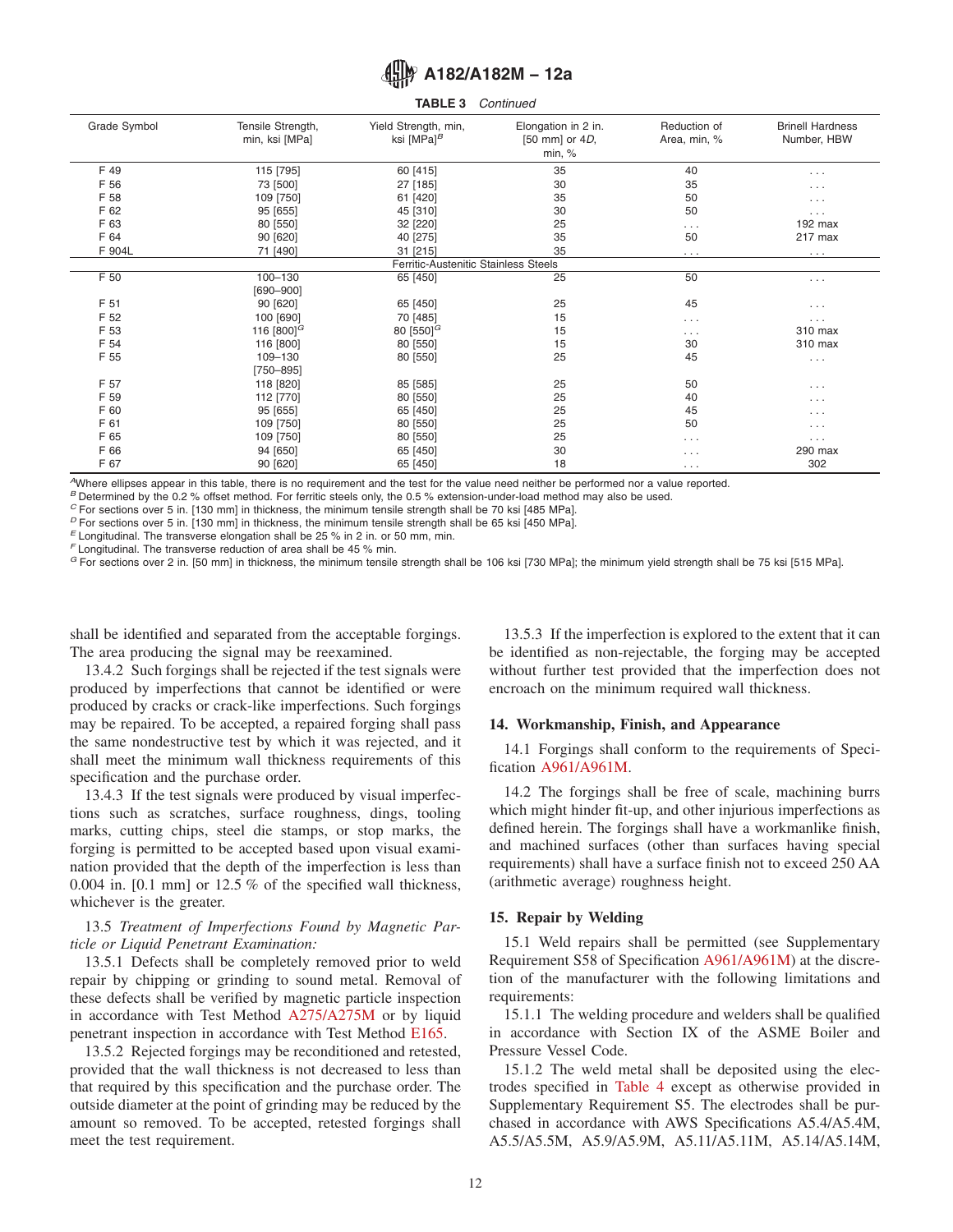# **TABLE 4 Repair Welding Requirements**

<span id="page-12-0"></span>

| Grade Symbol        | Electrodes <sup>A</sup>                 | Recommended Preheat and                 | Post Weld Heat-Treatment         |
|---------------------|-----------------------------------------|-----------------------------------------|----------------------------------|
|                     |                                         | Interpass Temperature                   | Temperature, Minimum or          |
|                     |                                         | Range, °F [°C]                          | Range, °F [°C]                   |
|                     |                                         | Low Alloy Steels                        |                                  |
| F 1                 | E 7018-A1                               | 200-400 [95-205]                        | 1150 [620]                       |
| F 2                 | E 8018-B 1                              | 300-600 [150-315]                       | 1150 [620]                       |
| F <sub>5</sub>      | E80XX-B6, where XX can be               | 400-700 [205-370]                       | 1250 [675]                       |
|                     | 15, 16, or 18                           |                                         |                                  |
| F 5a                | E80XX-B6, where XX can be               | 400-700 [205-370]                       | 1250 [675]                       |
|                     | 15, 16, or 18                           |                                         |                                  |
| F <sub>9</sub>      | E80XX-B8, where XX can be               | 400-700 [205-370]                       | 1250 [675]                       |
|                     | 15, 16, or 18                           |                                         |                                  |
| $F 10^B$            |                                         | $\cdots$                                | $\cdots$                         |
| F 91                | $\ldots^c$                              | 400-700 [205-370]                       | 1350-1470 [730-800]              |
| F 92                | D                                       | 400-700 [205-370]                       | 1350-1470 [730-800]              |
| F 122               | $\boldsymbol{D}$                        | 400-700 [205-370]                       | 1350-1470 [730-800]              |
| F 911               | $\boldsymbol{D}$                        | 400-700 [205-370]                       | 1365-1435 [740-780]              |
| F 11, Class 1, 2,   | E 8018-B 2                              | 300-600 [150-315]                       | 1150 [620]                       |
| and 3               |                                         |                                         |                                  |
|                     |                                         |                                         |                                  |
| F 12, Class 1 and 2 | E 8018-B 2                              | 300-600 [150-315]                       | 1150 [620]                       |
| F 21                | E 9018-B 3                              | 300-600 [150-315]                       | 1250 [675]                       |
| F 3V, and F 3VCb    | 3 % Cr, 1 % Mo, 1/4 % V-Ti              | 300-600 [150-315]                       | 1250 [675]                       |
| F 22 Class 1        | E 9018-B 3                              | 300-600 [150-315]                       | 1250 [675]                       |
| F 22 Class 3        | E 9018-B 3                              | 300-600 [150-315]                       | 1250 [675]                       |
| F 22V               | 2.25 % Cr, 1 % Mo, 0.25 %               | 300-600 [150-315]                       | 1250 [675]                       |
|                     | V-Cb                                    |                                         |                                  |
| F 23                | 2.25 % Cr, 1.6 % W, 0.25 %              | 300-600 [150-315]                       | 1350-1470 [730-800]              |
|                     | V-Mo-Cb-B                               |                                         |                                  |
| F 24                | 2.25 % Cr, 1 % Mo, 0.25 % V             | 200-400 [95-205] <sup>E</sup>           | 1350-1470 [730-800] <sup>E</sup> |
| F 36, Class 1       | 1.15 Ni, 0.65 Cu, Mo, Cb                | 400-700 [205-370]                       | 1100-1200 [595-650]              |
| F 36, Class 2       | 1.15 Ni, 0.65 Cu, Mo, Cb                | 400-700 [205-370]                       | 1000-1150 [540-620]              |
|                     |                                         | <b>Martensitic Stainless Steels</b>     |                                  |
| F 6a, Class 1       | E 410-15 or 16                          | 400-700 [205-370]                       | 1250 [675]                       |
| F 6a, Class 2       | E 410-15 or 16                          | 400-700 [205-370]                       | 1250 [675]                       |
| F <sub>6b</sub>     | 13 % Cr, 1 1/2 % Ni, 1/2 % Mo           | 400-700 [205-370]                       | 1150 [620]                       |
| F 6NM               | 13 % Cr, 4 % Ni                         | 300-700 [150-370]                       | 1050 [565]                       |
|                     |                                         |                                         |                                  |
| F XM-27Cb           | 26 % Cr, 1 % Mo                         | <b>Ferritic Stainless Steels</b><br>NRF | <b>NR</b>                        |
| F 429               | E 430-16                                | 400-700 [205-370]                       | 1400 [760]                       |
| F 430               | E 430-16                                | <b>NR</b>                               | 1400 [760]                       |
| <b>FR</b>           | E 8018-C2                               | <b>NR</b>                               | <b>NR</b>                        |
|                     |                                         | <b>Austenitic Stainless Steels</b>      |                                  |
| F 304               | E 308-15 or 16                          | <b>NR</b>                               | 1900 [1040] + WQ <sup>G</sup>    |
| F 304L              | E 308L-15 or 16                         | <b>NR</b>                               | 1900 [1040] + WQ                 |
| F 304H              | E 308-15 or 16 <sup>H</sup> or E308H-XX | <b>NR</b>                               | 1900 [1040] + WQ                 |
|                     |                                         |                                         |                                  |
| F 304N              | E 308-15 or 16                          | <b>NR</b>                               | 1900 [1040] + WQ                 |
| F 304LN             | E 308L-15 or 16                         | <b>NR</b>                               | 1900 [1040] + WQ                 |
| F 309H              | E 309-15 or $16^H$ or E309H-XX          | <b>NR</b>                               | 1900 [1040] + WQ                 |
| F 310               | E 310-15 or 16                          | <b>NR</b>                               | 1900 [1040] + WQ                 |
| F 310H              | E 310-15 or $16^H$                      | <b>NR</b>                               | 1900 [1040] + WQ                 |
| F 310MoLN           | E 310Mo-15 or 16                        | <b>NR</b>                               | 1920-2010 [1050-1100] + WQ       |
| F 316               | E 316-15 or 16                          | <b>NR</b>                               | 1900 [1040] + WQ                 |
| F 316L              | E 316L-15 or 16                         | <b>NR</b>                               | 1900 [1040] + WQ                 |
| F 316H              | E 316-15 or $16^H$ or E316H-XX          | <b>NR</b>                               | 1900 [1040] + WQ                 |
| F 316N              | E 316-15 or 16                          | <b>NR</b>                               | 1900 [1040] + WQ                 |
| F 316LN             | E 316L-15 or 16                         | <b>NR</b>                               | 1900 [1040] + WQ                 |
| F 316Ti             | E 316-15 or 16                          | <b>NR</b>                               | 1900 [1040] + WQ                 |
| F 317               | E 317-15 or 16                          | <b>NR</b>                               | $1900$ [1040] + WQ               |
| F 317L              | E 317L-15 or 16                         | <b>NR</b>                               | 1900 [1040] + WQ                 |
|                     |                                         |                                         |                                  |
| S31727              | $\sim 100$                              | <b>NR</b>                               | $\sim$ $\sim$ $\sim$             |
| S32053              | $\sim$ $\sim$ $\sim$                    | <b>NR</b>                               | $\sim$ $\sim$ $\sim$             |
| $F$ 321 $^B$        | E 347-15 or 16                          | <b>NR</b>                               | 1900 [1040] + WQ                 |
| F 321H $^B$         | E 347-15 or $16^H$                      | <b>NR</b>                               | 1925 [1050] + WQ                 |
| F 347               | E 347-15 or 16                          | <b>NR</b>                               | 1900 [1040] + WQ                 |
| F 347H              | E 347-15 or $16H$                       | <b>NR</b>                               | 1925 [1050] + WQ                 |
| F 347LN             | E 347-15 or 16                          | <b>NR</b>                               | $\mathbb{Z}^2$ .                 |
| E 348               | E 347-15 or 16                          | <b>NR</b>                               | 1900 [1040] + WQ                 |
| F 348H              | E 347-15 or $16H$                       | <b>NR</b>                               | 1925 [1050] + WQ                 |
| F XM-11             | <b>XM-10W</b>                           | <b>NR</b>                               | <b>NR</b>                        |
| F XM-19             | <b>XM-19W</b>                           | <b>NR</b>                               | <b>NR</b>                        |
| F 20                | E/ER-320, 320LR                         | <b>NR</b>                               | 1700-1850 [925-1010] + WQ        |
| F 44                | E NiCrMo-3                              | <b>NR</b>                               | $2100$ [1150] + WQ               |
| $F 45^B$            | $\ldots$                                | $\sim$ $\sim$ $\sim$                    | $\sim$ $\sim$ $\sim$             |
| F 46                | $\sim$ $\sim$ $\sim$                    | $\cdots$                                | $\sim 100$                       |
| F 47                | $\ldots$ <sup>J</sup>                   | $\cdots$                                | 2100 [1150] + WQ                 |
| F 48                | $\cdot \cdot \cdot$ <sup>J</sup>        | $\cdots$                                | 2100 [1150] + WQ                 |
|                     |                                         |                                         |                                  |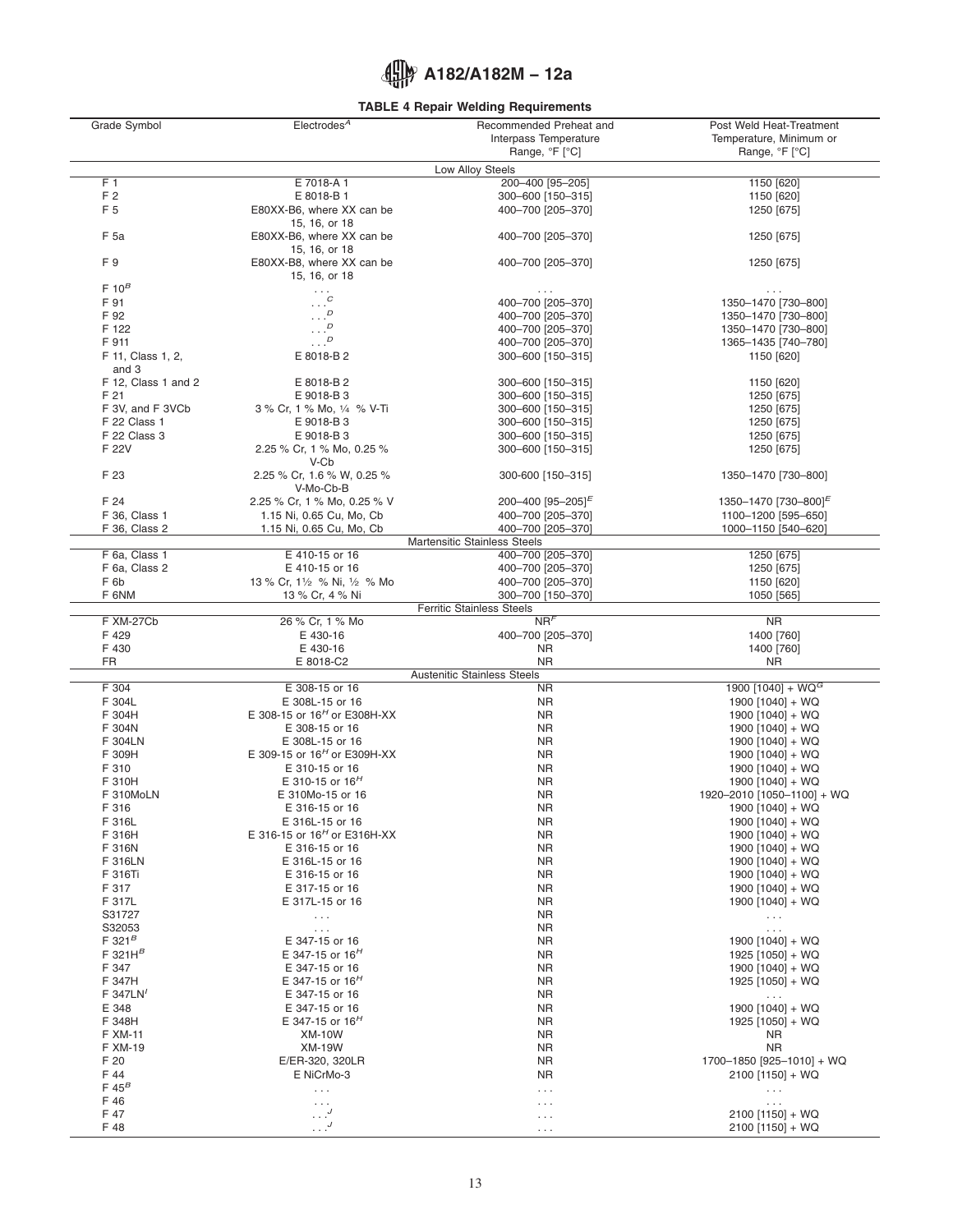<span id="page-13-0"></span>

| TABLE 4<br>Continued                 |                                             |                                                                    |                                                                       |  |  |  |  |  |  |
|--------------------------------------|---------------------------------------------|--------------------------------------------------------------------|-----------------------------------------------------------------------|--|--|--|--|--|--|
| Grade Symbol                         | Electrodes <sup>A</sup>                     | Recommended Preheat and<br>Interpass Temperature<br>Range, °F [°C] | Post Weld Heat-Treatment<br>Temperature, Minimum or<br>Range, °F [°C] |  |  |  |  |  |  |
| F 49                                 | $\cdot \cdot$ <sup><math>J</math></sup>     | $\cdots$                                                           | $2100$ [1150] + WQ                                                    |  |  |  |  |  |  |
| F 58                                 | E NiCrMo-10                                 | $\cdots$                                                           | $2100$ [1150] + WQ                                                    |  |  |  |  |  |  |
| F 62                                 | E NiCrMo-3                                  | <b>NR</b>                                                          | 2025 [1105] + WQ                                                      |  |  |  |  |  |  |
| F 904L                               | E NiCrMo-3                                  | <b>NR</b>                                                          | 1920-2100 [1050-1150] + WQ                                            |  |  |  |  |  |  |
| Ferritic-Austenitic Stainless Steels |                                             |                                                                    |                                                                       |  |  |  |  |  |  |
| F 50                                 | 25 % Cr, 6 % Ni, 1.7 % Mo                   | <b>NR</b>                                                          | <b>NR</b>                                                             |  |  |  |  |  |  |
| F 51                                 | 22 % Cr, 5.5 % Ni, 3 % Mo                   | <b>NR</b>                                                          | <b>NR</b>                                                             |  |  |  |  |  |  |
| F 52                                 | 26 % Cr, 8 % Ni, 2 % Mo                     | <b>NR</b>                                                          | <b>NR</b>                                                             |  |  |  |  |  |  |
| F 53                                 | 25 % Cr, 7 % Ni, 4 % Mo                     | <b>NR</b>                                                          | <b>NR</b>                                                             |  |  |  |  |  |  |
| F 54                                 | 25 % Cr, 7 % Ni, 3 % Mo,<br>W               | <b>NR</b>                                                          | <b>NR</b>                                                             |  |  |  |  |  |  |
| F 55                                 | 25 % Cr, 7 % Ni, 3.5 % Mo                   | <b>NR</b>                                                          | <b>NR</b>                                                             |  |  |  |  |  |  |
| F 57                                 | 25 % Cr, 7 % Ni, 3 % Mo, 1.5 %<br>Cu, 1 % W | <b>NR</b>                                                          | <b>NR</b>                                                             |  |  |  |  |  |  |
| F 59                                 | E Ni CrMo-10                                | <b>NR</b>                                                          | <b>NR</b>                                                             |  |  |  |  |  |  |
| F 60                                 | 22 % Cr, 5.5 % Ni, 3 % Mo                   | <b>NR</b>                                                          | <b>NR</b>                                                             |  |  |  |  |  |  |
| F 61                                 | 26 % Cr, 9 % Ni, 3.5 % Mo                   | <b>NR</b>                                                          | <b>NR</b>                                                             |  |  |  |  |  |  |
| F 65                                 | 29 % Cr, 6.5 % Ni, 2 % Mo                   | <b>NR</b>                                                          | <b>NR</b>                                                             |  |  |  |  |  |  |
| F 66                                 | 22 % Cr, 2 % Ni, 0.25 % Mo                  | <b>NR</b>                                                          | <b>NR</b>                                                             |  |  |  |  |  |  |
| F 67                                 | $\cdots$                                    | <b>NR</b>                                                          | <b>NR</b>                                                             |  |  |  |  |  |  |

*<sup>A</sup>* Except for Grades F 91, F 92, F 911, F 122, F 47, F 48, and F 49, electrodes shall comply with AWS Specifications A5.4/A5.4M, A5.5/A5.5M, A5.9/A5.9M, A5.11/A5.11M, A5.14/A5.14M, A5.23/A5.23M, or A5.28/A5.28M.

*<sup>B</sup>* Purchaser approval required.

*<sup>C</sup>* All repairs in F 91 shall be made with one of the following welding processes and consumables: SMAW, A5.5/A5.5M E90XX-B9; SAW, A5.23/A5.23M EB9 + flux; GTAW, A5.28/A5.28M ER90S-B9; and FCAW, A5.29/A5.29M E91T1-B9. In addition, the sum of the Ni+Mn content of all welding consumables shall not exceed 1.0 %.

 $P$  All repairs in F 92, F 911, and F 122, shall be made using welding consumables meeting the chemical requirements for the grade in [Table 2.](#page-5-0)<br><sup>E</sup> Preheat and PWHT are not required for this grade for forgings whose sectio

 $F$  NR = not required.<br>  $G$  WQ = water quench.

*H* Filler metal shall additionally have 0.04 % minimum carbon.

Matching filler metal is available.

*<sup>J</sup>* Match filler metal is available. Fabricators have also used AWS A5.14/A5.14M, Classification ERNiCrMo-3 and AWS A5.11/A5.11M, Class E, ENiCrMo-3 filler metals.

A5.23/A5.23M, A5.28/A5.28M, or A5.29/A5.29M. The submerged arc process with neutral flux, the gas metal-arc process, the gas tungsten-arc process, and gas shielded processes using flux-core consumables, may be used.

15.1.3 Defects shall be completely removed prior to welding by chipping or grinding to sound metal as verified by magnetic-particle inspection in accordance with Test Method [A275/A275M](#page-0-0) for the low alloy steels and ferritic, martensitic, or ferritic-austenitic stainless steels, or by liquid-penetrant inspection in accordance with Test Method [E165](#page-1-0) for all grades.

15.1.4 After repair welding, the welded area shall be ground smooth to the original contour and shall be completely free of defects as verified by magnetic-particle or liquid-penetrant inspection, as applicable.

15.1.5 The preheat, interpass temperature, and post-weld heat treatment requirements given in [Table 4](#page-12-0) shall be met. Austenitic stainless steel forgings may be repair-welded without the post-weld heat treatment of [Table 4,](#page-12-0) provided purchaser approval is obtained prior to repair.

15.1.6 Repair by welding shall not exceed 10 % of the surface area of the forging nor 33<sup>1</sup>/<sub>3</sub> % of the wall thickness of the finished forging or  $\frac{3}{8}$  in. [9.5 mm], whichever is less, without prior approval of the purchaser.

15.1.7 When approval of the purchaser is obtained, the limitations set forth in 15.1.6 may be exceeded, but all other requirements of Section [15](#page-11-0) shall apply.

15.1.8 No weld repairs are permitted for F 6a Classes 3 and 4.

15.1.9 Post-weld heat treatment times for F 36 are: for Class 1, up to 2 in. [50 mm] in thickness, 1 h per in. [25 mm], 15 minutes minimum, and over 2 in. [50 mm], 15 minutes for each additional in. of thickness or fraction thereof; for Class 2, 1 h per in.  $[25 \text{ mm}]$ ,  $\frac{1}{2}$  h minimum.

# **16. Inspection**

16.1 Inspection provisions of Specification A961/A961M apply.

# **17. Rejection and Rehearing**

17.1 The purchaser shall comply with the provisions of Specification A961/A961M.

# **18. Certification**

18.1 In addition to the certification requirements of Specification A961/A961M, test reports shall be furnished to the purchaser or his representative.

18.2 Test reports shall include certification that all requirements of this specification have been met. The specification designation included on test reports shall include year of issue and revision letter, if any. The manufacturer shall provide the following where applicable:

18.2.1 Type heat treatment, Section [7,](#page-1-0)

18.2.2 Product analysis results, Section 8 of Specification [A961/A961M,](#page-14-0)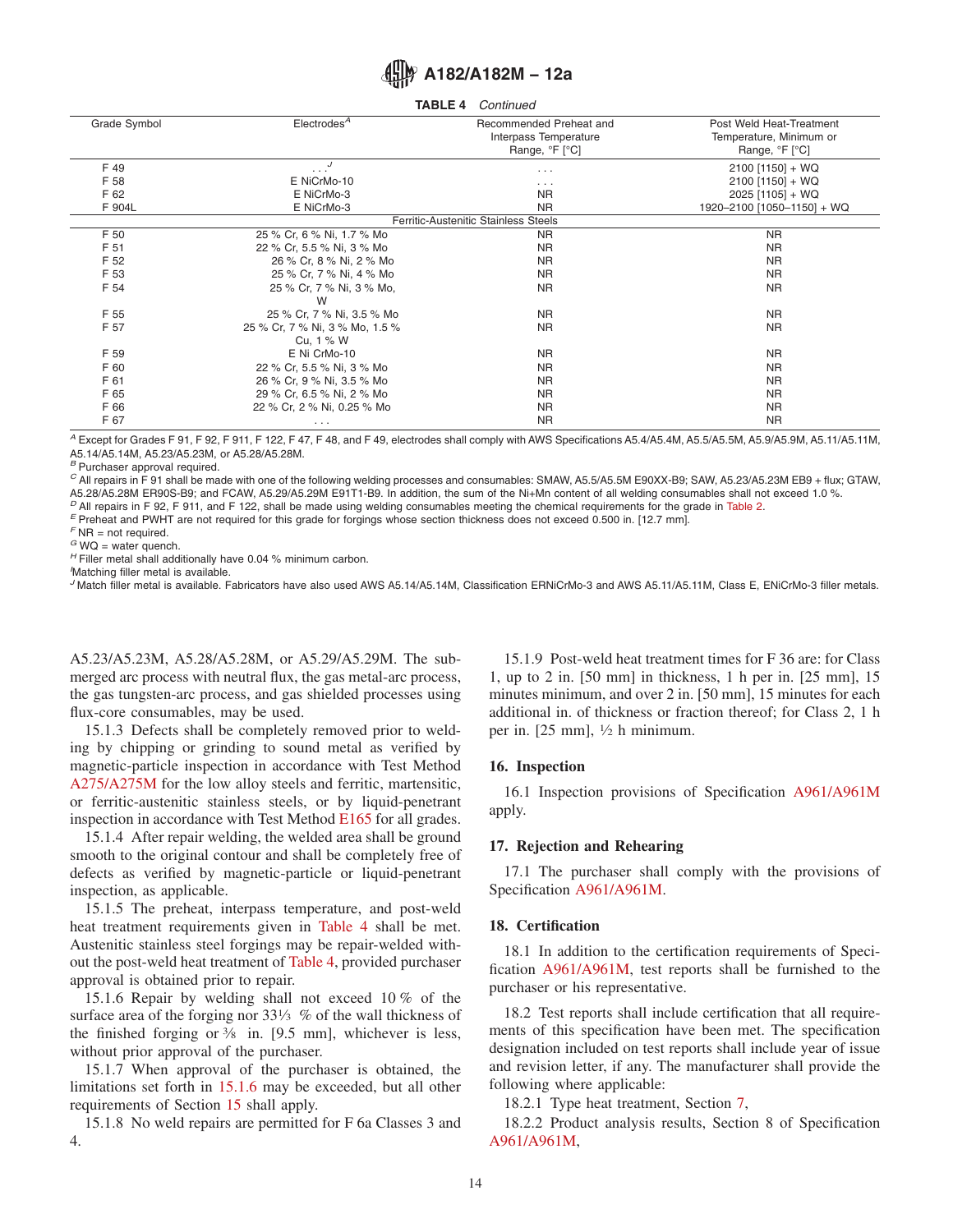<span id="page-14-0"></span>18.2.3 Tensile property results, Section [9](#page-4-0) [\(Table 3\)](#page-10-0), report the yield strength and ultimate strength, in ksi [MPa], elongation and reduction in area, in percent,

18.2.4 Chemical analysis results, Section [8](#page-4-0) [\(Table 2\)](#page-5-0),

18.2.5 Hardness results, Section [9](#page-4-0) [\(Table 3,](#page-10-0) and for F23, [Tables 2 and 3\)](#page-5-0),

18.2.6 Grain size results, Section [10,](#page-9-0) and

18.2.7 Any supplementary testing required by the purchase order.

# **19. Product Marking**

19.1 In addition to the marking requirements of Specification A961/A961M, the manufacturer's name (see Note 3) or symbol shall be permanently marked on each forging.

NOTE 3—For purposes of identification marking, the manufacturer is considered the organization that certifies the piping component was manufactured, sampled, and tested in accordance with this specification, and the results have been determined to meet the requirements of this specification.

19.1.1 Quenched and tempered low alloy or martensitic stainless forgings shall be stamped with the letters QT following the specification designation.

19.1.2 Forgings repaired by welding shall be marked with the letter "W" following the Specification designation. When repair-welded austenitic stainless steel forgings have not been postweld heat treated in accordance with [Table 4,](#page-12-0) the letters "WNS" shall be marked following the specification designation.

19.1.3 When test reports are required, the markings shall consist of the manufacturer's symbol or name, the grade symbol, and such other markings as necessary to identify the part with the test report (19.1.1 and 19.1.2 shall apply).

19.1.4 Parts meeting all requirements for more than one class or grade may be marked with more than one class or grade designation such as F 304/F 304H, F 304/F 304L, and the like.

19.2 *Bar Coding—*In addition to the requirements in 19.1, bar coding is acceptable as a supplemental identification method. The purchaser may specify in the order a specific bar coding system to be used. The bar coding system, if applied at the discretion of the supplier, should be consistent with one of the published industry standards for bar coding. If used on small parts, the bar code may be applied to the box or a substantially applied tag.

#### **20. Keywords**

20.1 austenitic stainless steel; chromium alloy steel; chromium-molybdenum steel; ferritic/austenitic stainless steel; ferritic stainless steel; martensitic stainless steel; nickel alloy steel; notch toughness requirements; pipe fittings; piping applications; pressure containing parts; stainless steel fittings; stainless steel forgings; steel; steel flanges; steel forgings, alloy; steel valves; temperature service applications, elevated; temperature service applications, high; wrought material

## **SUPPLEMENTARY REQUIREMENTS**

In addition to any of the supplementary requirements of Specification [A961/A961M,](#page-1-0) the following supplementary requirements shall apply only when specified by the purchaser in the order.

## **S1. Macroetch Test**

S1.1 A sample forging shall be sectioned and etched to show flow lines and internal imperfections. The test shall be conducted according to Test Method [E340.](#page-1-0) Details of the test shall be agreed upon between the manufacturer and the purchaser.

### **S2. Heat Treatment Details**

S2.1 The manufacturer shall furnish a detailed test report containing the information required in [18.2](#page-13-0) and shall include all pertinent details of the heat-treating cycle given the forgings.

# **S3. Material for Optimum Resistance to Stress-Corrosion Cracking**

S3.1 Austenitic stainless steel shall be furnished in the solution-annealed condition as a final operation with no subsequent cold working permitted, except, unless specifically prohibited by the purchaser, straightening of bars from which parts are machined is permitted to meet the requirements of Specification [A484/A484M.](#page-0-0)

# **S4. Corrosion Tests**

S4.1 All austenitic stainless steels shall pass intergranular corrosion tests performed in accordance with Practice E of Practices [A262.](#page-0-0)

S4.2 Intergranular corrosion tests shall be performed on specimens of ferritic stainless steels as described in Practices [A763.](#page-1-0)

S4.3 For both the austenitic and ferritic stainless steels, details concerning the number of specimens and their source and location are to be a matter of agreement between the manufacturer and the purchaser.

# **S5. Special Filler Metal**

S5.1 In repair-welded F 316, F 316L, F 316H, and F 316N forgings, the deposited weld metal shall conform to E 308 composition wire. Forgings repair welded with E 308 weld metal shall be marked F \_\_ W 308.

# **S6. Hardness Test**

S6.1 Each forging shall be hardness tested and shall meet the requirements of [Table 3.](#page-10-0)